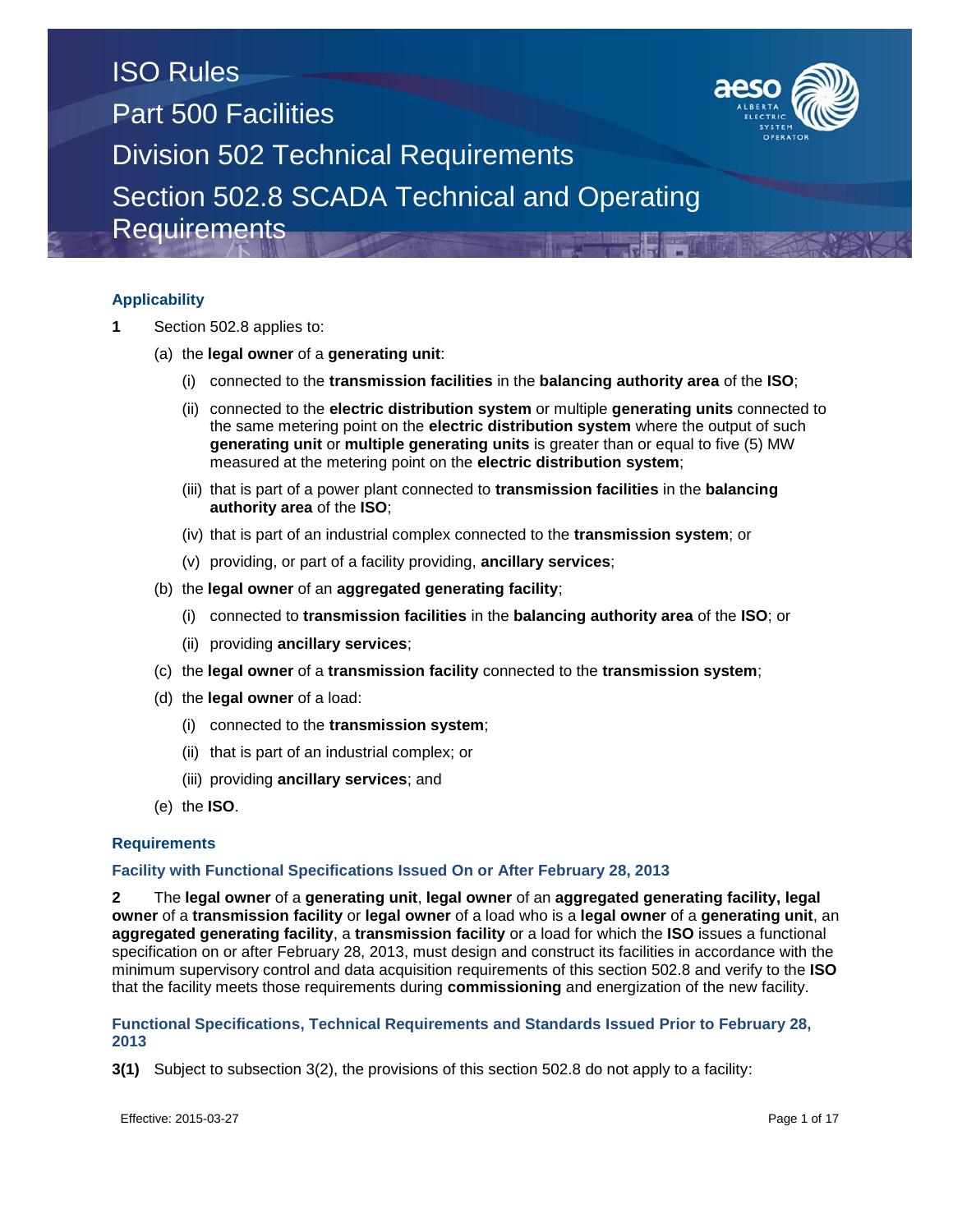

- (a) that was built in accordance with a technical requirement or technical standard; or
- (b) with a functional specification;

the **ISO** issued prior to February 28, 2013, but the facility must remain in compliance with that technical requirement, technical standard or functional specification including all of the standards and requirements set out in that technical requirement, technical standard or functional specification.

**(2)** Notwithstanding subsection 3(1), the **ISO** may require the **legal owner** of a **generating unit**, **legal owner** of an **aggregated generating facility, legal owner** of a **transmission facility** and **legal owner** of a load, any of which have an existing facility, to comply with any specific or all of the provisions of this section 502.8, if the **ISO** determines that such compliance is necessary for the safe and reliable operation of the **interconnected electric system**.

**(3)** A **legal owner** of a **generating unit**, **legal owner** of an **aggregated generating facility, legal owner** of a **transmission facility** and **legal owner** of a load must comply with the provisions of this section 502.8 if:

- (a) it is modifying its facilities to:
	- (i) increase its Rate DTS or Rate STS contract capacity; or
	- (ii) upgrade or alter the functionality of its supervisory control and data acquisition system; and
- (b) the **ISO** determines that the modification is necessary for safe and reliable operation of the **interconnected electric system**.

### **Functional Specification**

**4(1)** The **ISO** must, in accordance and generally consistent with this section 502.8 and any other applicable **ISO rules***,* approve of a functional specification containing further details, work requirements and specifications for the design, construction and operation of a supervisory control and data acquisition system for the facility.

**(2)** The functional specification referred to in subsection 4(1) must be generally consistent with the provisions of this section 502.8 but may contain material variances the **ISO** approves of based upon its discrete analysis of any one (1) or more of the technical, economic, safety, operational and **reliability**  requirements related to the specific system or connection project.

### **Supervisory Control and Data Acquisition Requirements**

**5(1)** The **legal owner** of a **generating unit** must meet the supervisory control and data acquisition requirements set out in Appendix 1, *SCADA Requirements for Generating Units*.

**(2)** The **legal owner** of a wind **aggregated generating facility** must meet the supervisory control and data acquisition requirements set out in Appendix 2, *SCADA Requirements for Wind Aggregated Generating Facilities*.

**(3)** The **legal owner** of a **generating unit** that is part of an industrial complex and **the legal owner** of a load must meet the supervisory control and data acquisition requirements set out in Appendix 3, *SCADA Requirements for Industrial Complexes and Load*.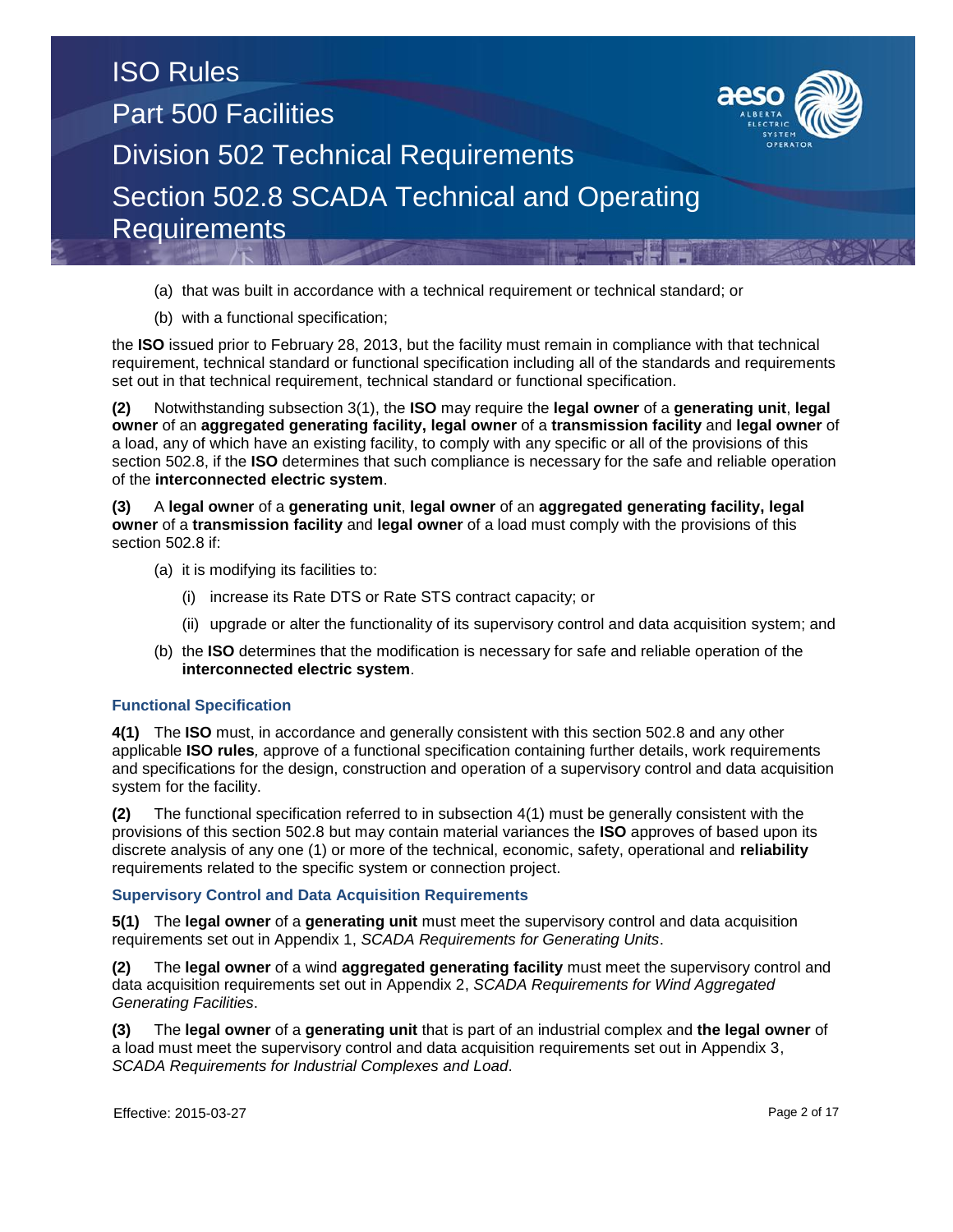

- (a) the substation contains two (2) or more buses operated above sixty (60) kV nominal voltage;
- (b) the substation contains one (1) or more buses operated above two hundred (200) kV nominal voltage;
- (c) the substation contains a capacitor bank, reactor, static VAr compensator or synchronous condenser rated five (5) MVAr or greater;
- (d) the substation connects three (3) or more transmission lines above sixty (60) kV;
- (e) the substation supplies local site load, with normally energized site load equipment rated at five (5) MVA or greater that are offered for **ancillary services** or are included in **remedial action schemes**;
- (f) the substation supplies local site load with normally energized site load equipment rated at ten (10) MVA or greater;
- (g) the substation supplies **supplemental reserve** load of five (5) MVA or greater; or
- (h) the substation supplies system load that is part of a **remedial action scheme**.

**(5)** The **legal owner** of a **generating unit**, the **legal owner** of an **aggregated generating facility** and the **legal owner** of a load must, if they provide **ancillary services**, meet the supervisory control and data acquisition requirements for substations set out in Appendix 5, *SCADA Requirements for Ancillary Services*.

- **(6)** The **ISO** must meet the supervisory control and data acquisition requirements set out in:
	- (i) Appendix 2, *SCADA Requirements for Wind Aggregated Generating Facilities*; and
	- (ii) for substations, Appendix 5, *SCADA Requirements for Ancillary Services*, as it applies to substations.

### **Dual Meters**

**6** A **legal owner** of a **generating unit**, the **legal owner** of an **aggregated generating facility**, the **legal owner** of a **transmission facility** and the **legal owner** of a load must gather supervisory control and data acquisition data using a device that is independent from a revenue meter.

### **Data Acquisition**

**7(1)** The **ISO** must initiate all supervisory control and data acquisition communications with a **legal owner**'s equipment directly connected to the **ISO**'s equipment to acquire supervisory control and data acquisition data from a **legal owner** and must do so using the following means:

- (a) periodic scans; or
- (b) report-by-exception polls.

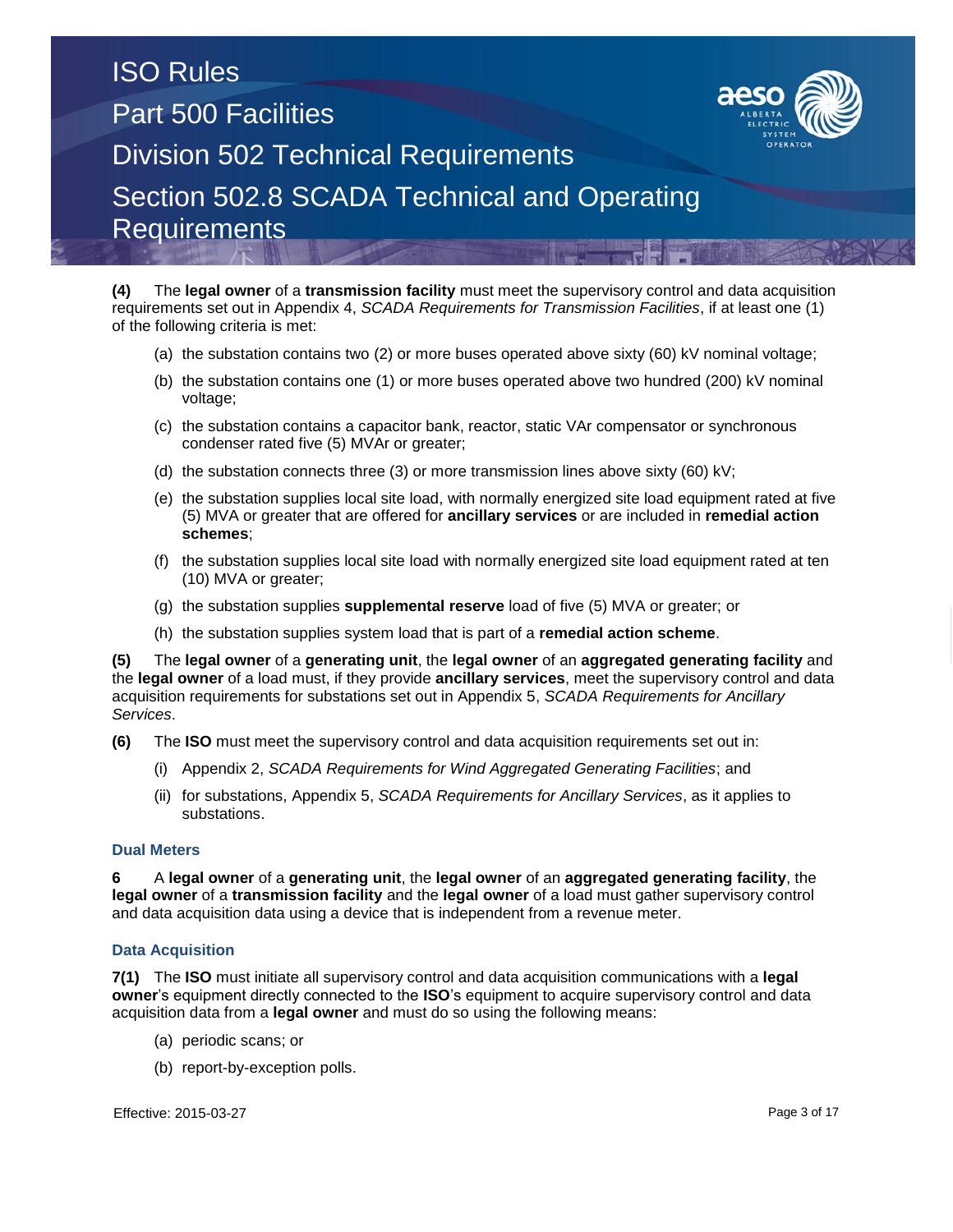**(2)** The **ISO** must configure the **ISO**'s communications device to be the "master" device.

**(3)** The **legal owner** of a **generating unit**, **legal owner** of an **aggregated generating facility**, **legal owner** of a **transmission facility** and **legal owner** of a load must configure its communication device to be the "slave" device using the appropriate addressing the **ISO** assigns.

**(4)** The **ISO** must, if it initiates communications with a **legal owner** using report-by-exception polls, configure and acquire the supervisory control and data acquisition data so that the data value falls within the allowable deadbands set out in Table 1 below:

| l avic I  |                                                        |  |  |  |  |  |  |  |  |  |
|-----------|--------------------------------------------------------|--|--|--|--|--|--|--|--|--|
| Value     | <b>Allowable Deadband</b>                              |  |  |  |  |  |  |  |  |  |
| <b>MW</b> | 0.5 MW from 0 to 200MW, 1.0 MW above 200<br><b>MW</b>  |  |  |  |  |  |  |  |  |  |
| MVAR      | 0.5 MVAR from 0 to 200MVAR, 1.0 MVAR<br>above 200 MVAR |  |  |  |  |  |  |  |  |  |
| k٧        | 0.1 kV from 0 to 20kV, 0.5 kV above 20 kV              |  |  |  |  |  |  |  |  |  |

**Table 1**

**(5)** A **legal owner** of a **generating unit**, **legal owner** of an **aggregated generating facility**, **legal owner** of a **transmission facility** and **legal owner** of a load must, if they are providing analog values to the **ISO**, provide those values with at least one (1) decimal place accuracy unless otherwise specified in the attached appendices.

**(6)** A **legal owner** of a **generating unit**, **legal owner** of an **aggregated generating facility**, **legal owner** of a **transmission facility** and **legal owner** of a load must ensure that the transducer is scaled such that the maximum, full scale, value returned is between one hundred and twenty percent (120%) and two hundred percent (200%) of the nominal equipment rating.

**(7)** A **legal owner** of a **generating unit**, **legal owner** of an **aggregated generating facility**, **legal owner** of a **transmission facility** and **legal owner** of a load using a transducer must ensure that the transducer is scaled to a maximum, full scale of one hundred and twenty percent (120%) of the nominal equipment rating.

**(8)** A **legal owner** of a **generating unit** that uses a mode of operation of either a synchronous condenser or motor, must ensure that the minimum, full scale, values are between one hundred and twenty percent (120%) and two hundred percent (200%) of the lowest operating condition.

**(9)** A **legal owner** of a **generating unit**, **legal owner** of an **aggregated generating facility**, **legal owner** of a **transmission facility** and **legal owner** of a load must report supervisory control and data acquisition data relating to power flows with the sign convention of positive power flow being out from a bus, except for those situations where source measurements are positive polarity.

**(10)** Notwithstanding subsection 7(9), a **legal owner** of a **generating unit**, **legal owner** of an **aggregated generating facility**, **legal owner** of a **transmission facility** and **legal owner** of a load must report:

(a) MVAR measurements from a reactor as negative polarity;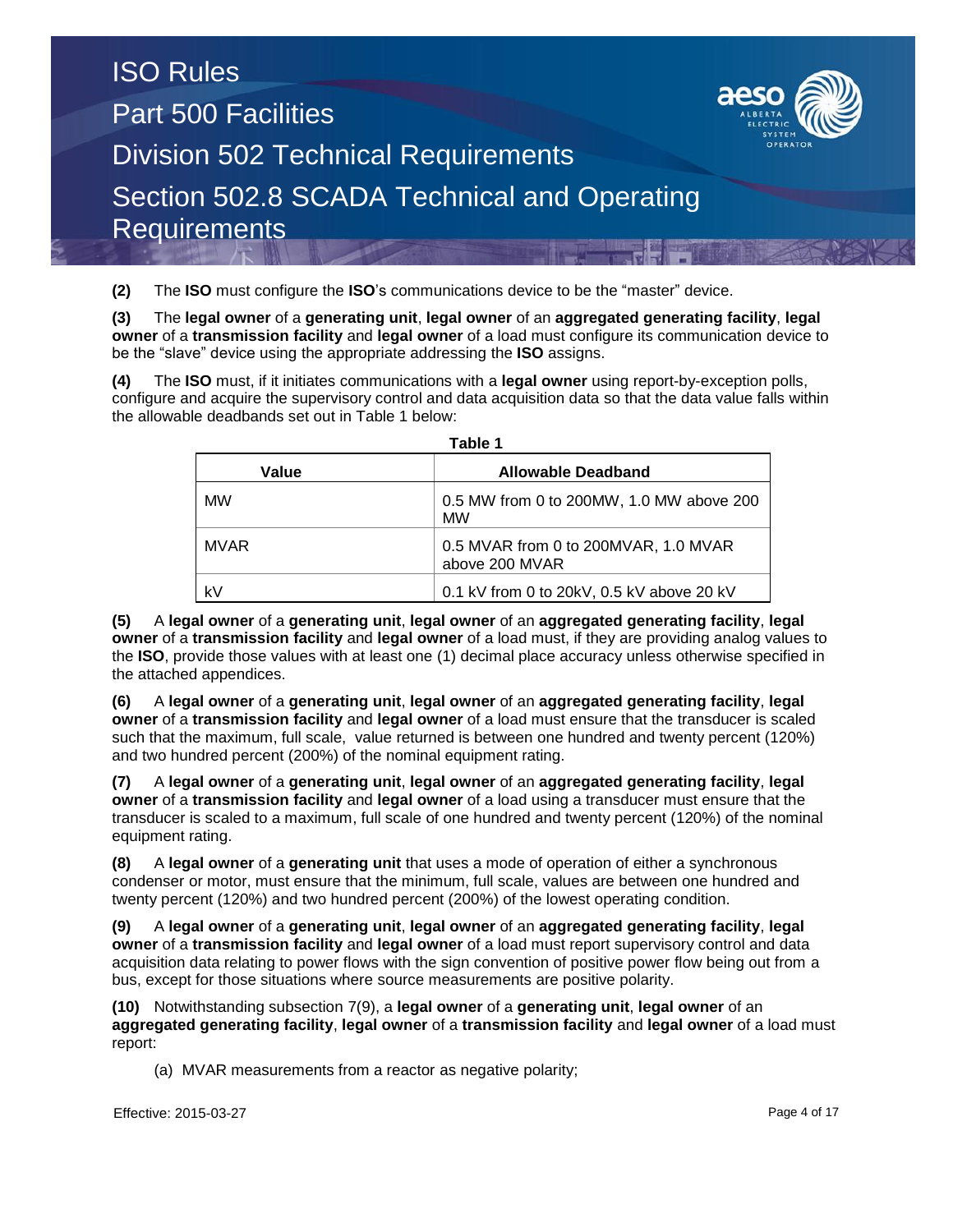

(c) MVAR measurements from a capacitor as positive polarity.

**(11)** A **legal owner** of a **generating unit**, **legal owner** of an **aggregated generating facility**, **legal owner** of a **transmission facility** and **legal owner** of a load must, if installing a global positioning system clock as required in a functional specification, use the coordinated universal time as the base time where the base time is the universal time code minus seven (7) hours.

**(12)** A **legal owner** of a **generating unit**, **legal owner** of an **aggregated generating facility**, **legal owner** of a **transmission facility** and **legal owner** of **a load** must ensure that its global positioning system clock functionality provides for one (1) millisecond time stamped event accuracy and can automatically adjust for seasonal changes to daylight savings time.

### **Supervisory Control and Data Acquisition Communications**

**8(1)** A **legal owner** of a **generating unit**, **legal owner** of an **aggregated generating facility**, **legal owner** of a **transmission facility** and **legal owner** of a load must implement one (1) of the following communication methods between its facility and the **ISO**:

- (a) an internet connection , if the **legal owner** has a latency time requirement of thirty (30) seconds or greater; or
- (b) a dedicated telecommunications link, if the **legal owner** has a latency time requirement of less than thirty (30) seconds.

**(2)** A **legal owner** of a **generating unit**, **legal owner** of an **aggregated generating facility**, **legal owner** of a **transmission facility** and **legal owner** of a load must provide and maintain a connectivity point and data communication to both the **ISO**'s primary system coordination centre and the **ISO**'s backup system coordination centre.

**(3)** The **ISO** must provide and maintain a connectivity point to the **legal owner**'s facility at both the **ISO**'s primary system coordination centre and the **ISO**'s backup system coordination centres.

**(4)** A **legal owner** of a **generating unit**, **legal owner** of an **aggregated generating facility** and **legal owner** of a load must, if it owns a facility with the capability of combined load and generation greater than one thousand (1000) MW, provide two (2) communication circuits to each of the **ISO**'s primary system coordination centre and the **ISO**'s backup system coordination centre and to each of the **legal owner**'s primary and backup communication centres.

**(5)** A **legal owner** of a **generating unit**, **legal owner** of an **aggregated generating facility** and **legal owner** of a load must, if they are providing **ancillary services**, send supervisory control and data acquisition data to each of the **ISO**'s primary system coordination centre and the **ISO**'s backup system coordination centre.

**(6)** A **legal owner** of a **generating unit**, **legal owner** of an **aggregated generating facility**, **legal owner** of a **transmission facility** and **legal owner** of a load must, based on the **ISO**'s generic communication block diagrams and prior to connecting facilities to the **interconnected electric system**, indicate to the **ISO** the generic communication block diagram that depicts the communication protocols between the **legal owner**'s facility and the **ISO**'s system coordination centre, with any variations as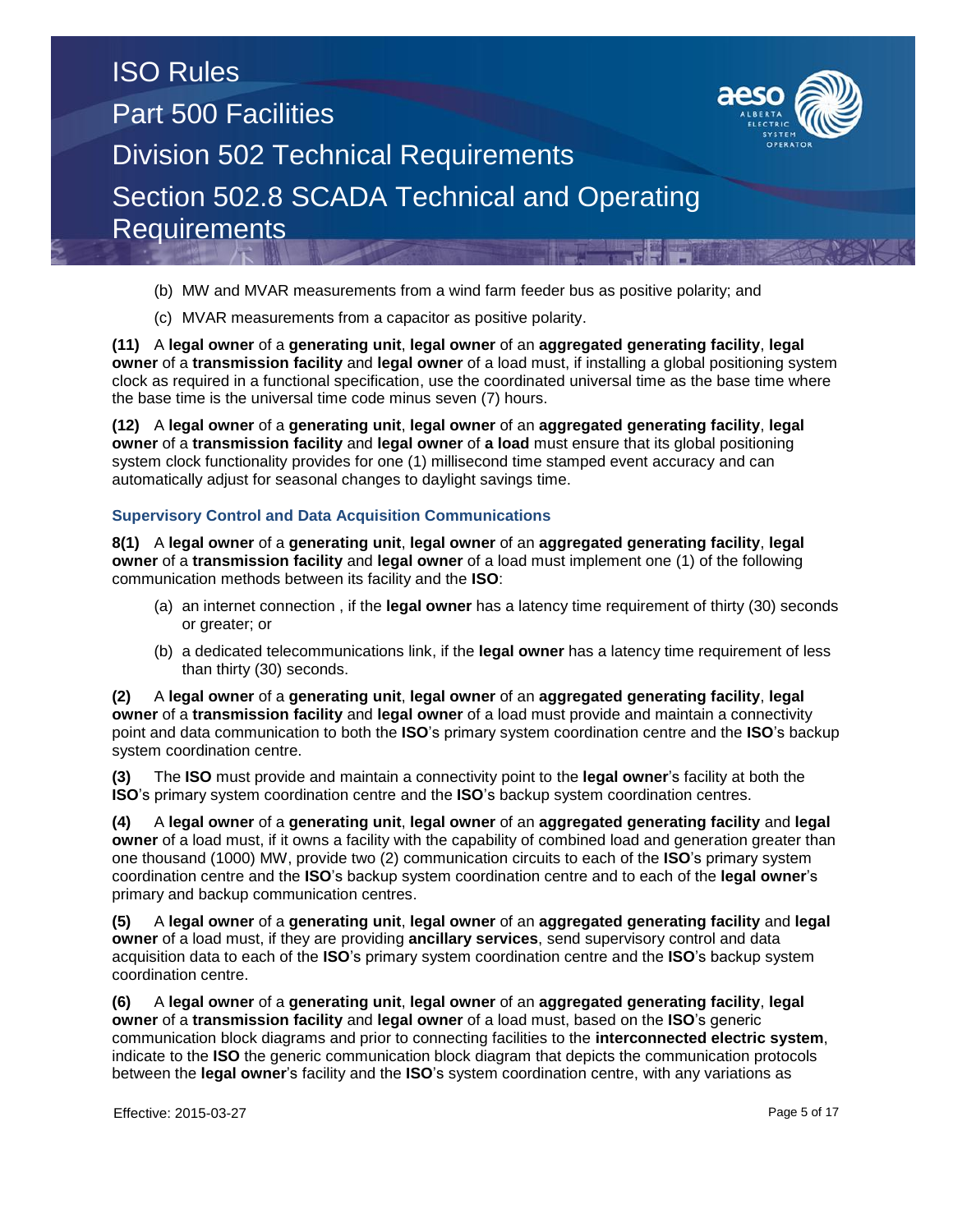

**(7)** A **legal owner** of a **generating unit**, **legal owner** of an **aggregated generating facility**, **legal owner** of a **transmission facility** and **legal owner** of a load must, if it changes its communication protocols used between itself and the **ISO**, communicate these changes to the **ISO** in writing ninety (90) **business days** prior to changing the protocols.

### **Notification of Unplanned Availability**

**9(1)** A **legal owner** of a **generating unit**, **legal owner** of an **aggregated generating facility**, **legal owner** of a **transmission facility** and **legal owner** of a load must, if any component in the communication circuit becomes unavailable due to an unplanned event, notify the **ISO** as soon as reasonably practicable after determining such unavailability due to equipment failure.

**(2)** The **ISO** may, following receipt of the notification in 9(1), require the **legal owner** to discontinue the provision of **ancillary services**.

**(3)** A **legal owner** of a **generating unit**, **legal owner** of an **aggregated generating facility**, **legal owner** of a **transmission facility** and **legal owner** of a load must provide the **ISO** with:

- (a) the cause of any unavailability reported pursuant to section 9(1);
- (b) in the event of an equipment failure, a plan, acceptable to the **ISO**, to repair the failed equipment, including testing; and
- (c) the expected date when the equipment will be repaired and the required measurements will be restored.

**(4)** The **legal owner** of a **generating unit**, **legal owner** of an **aggregated generating facility**, **legal owner** of a **transmission facility** and **legal owner** of a load must, if the equipment is not repaired and required measurements are not restored by the expected date, notify the **ISO** with the revised date and the reason why the communication system was not repaired.

**(5)** The **legal owner** of a **generating unit**, **legal owner** of an **aggregated generating facility**, **legal owner** of a **transmission facility** and **legal owner** of a load must notify the **ISO** once the equipment is repaired and the required measurements are restored.

### **Suspected Failure or Erroneous Data of a Remote Terminal Unit**

**10(1)** A **legal owner** of a **generating unit**, **legal owner** of an **aggregated generating facility**, **legal owner** of a **transmission facility** and **legal owner** of a load must, if it suspects that a remote terminal unit has failed or is providing erroneous data, notify the **ISO** immediately after identifying the failure or data error.

**(2)** The **ISO** must, if it suspects that a remote terminal unit has failed or is providing erroneous data, notify the **legal owner** immediately, after identifying the failure or data error.

**(3)** The **legal owner** of a **generating unit**, **legal owner** of an **aggregated generating facility**, **legal owner** of a **transmission facility** and **legal owner** of a load must provide the **ISO** with the date it expects to test the remote terminal unit.

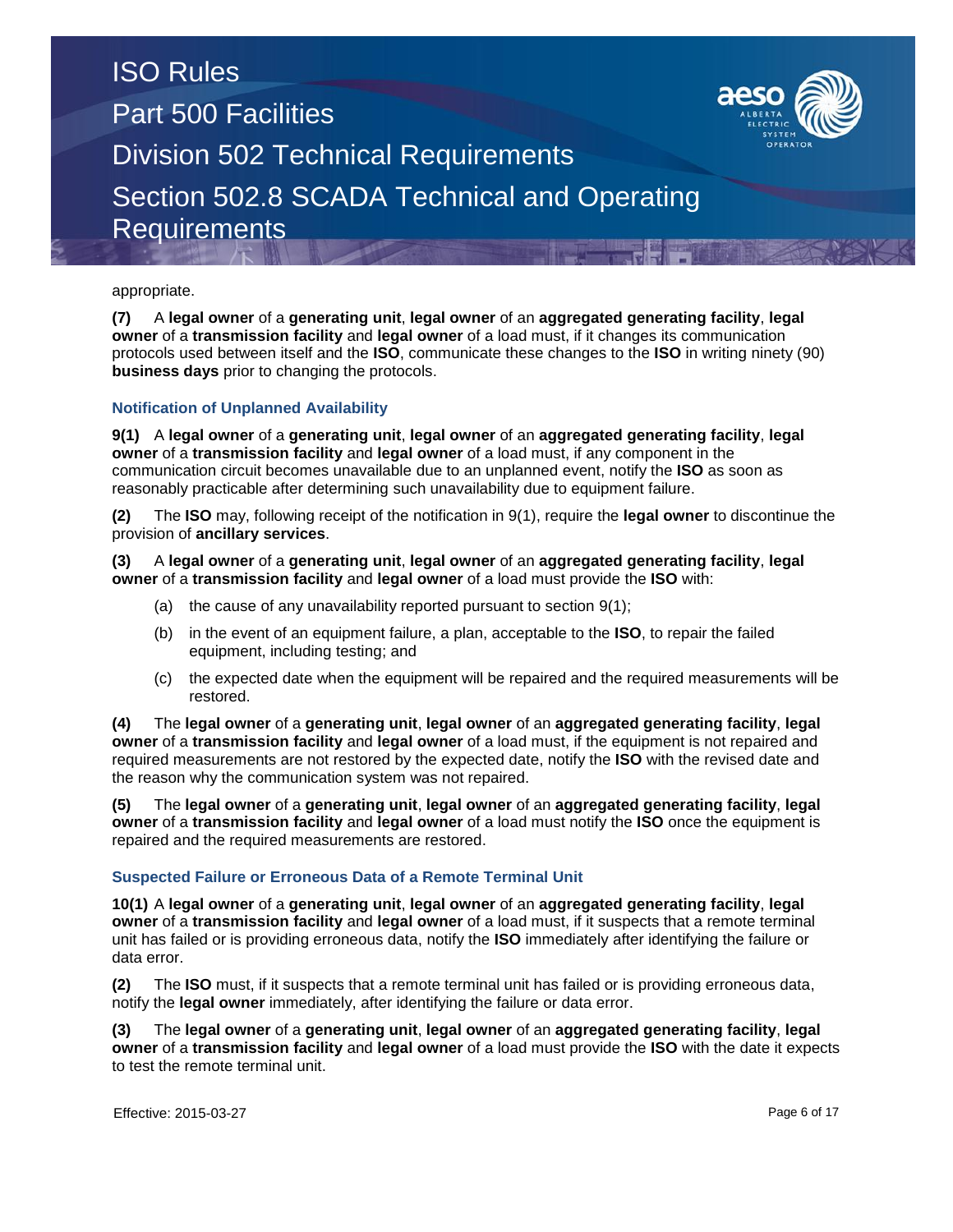

**(5)** The **legal owner** of a **generating unit**, **legal owner** of an **aggregated generating facility**, **legal owner** of a **transmission facility** and **legal owner** of a load must, after testing the remote terminal unit, confirm if there is a problem with the remote terminal unit or not and notify the **ISO** with the results of the test.

**(6)** The **legal owner** of a **generating unit**, **legal owner** of an **aggregated generating facility**, **legal owner** of a **transmission facility** and **legal owner** of a load must, if the results of the test indicated that the remote terminal unit has actually failed, provide the **ISO** with the date that the **legal owner** expects to repair or replace the remote terminal unit.

**(7)** The **legal owner** of a **generating unit**, **legal owner** of an **aggregated generating facility**, **legal owner** of a **transmission facility** and **legal owner** of a load must, if the remote terminal unit is not repaired or replaced by the date provided under subsection 10(6), notify the **ISO** with the revised date.

**(8)** The **legal owner** of a **generating unit**, **legal owner** of an **aggregated generating facility**, **legal owner** of a **transmission facility** and **legal owner** of a load must notify the **ISO** once the remote terminal is repaired or replaced.

### **Compliance Exceptions**

**11** A **legal owner** of a **generating unit**, **legal owner** of an **aggregated generating facility**, **legal owner** of a **transmission facility** and **legal owner** of a load is not required to comply with the supervisory control and data acquisition data acquisition and submission requirements of this section 502.8 if:

- (a) any device used in the acquisition and submission of the supervisory control and data acquisition data is being repaired or replaced; and
- (b) the **legal owner** is using reasonable efforts to complete such repair or replacement in accordance with a plan, acceptable to the **ISO**, to address the unavailability, repair or replacement of the failed device.

### **Appendices**

Appendix 1 – *SCADA Requirements for Generating Units*

- Appendix 2 *SCADA Requirements for Wind Aggregated Generating Facilities*
- Appendix 3 *SCADA Requirements for Industrial Complexes and Load*
- Appendix 4 *SCADA Requirements for Transmission Facilities*
- Appendix 5 *SCADA Requirements for Ancillary Services*

Effective: 2015-03-27 Page 7 of 17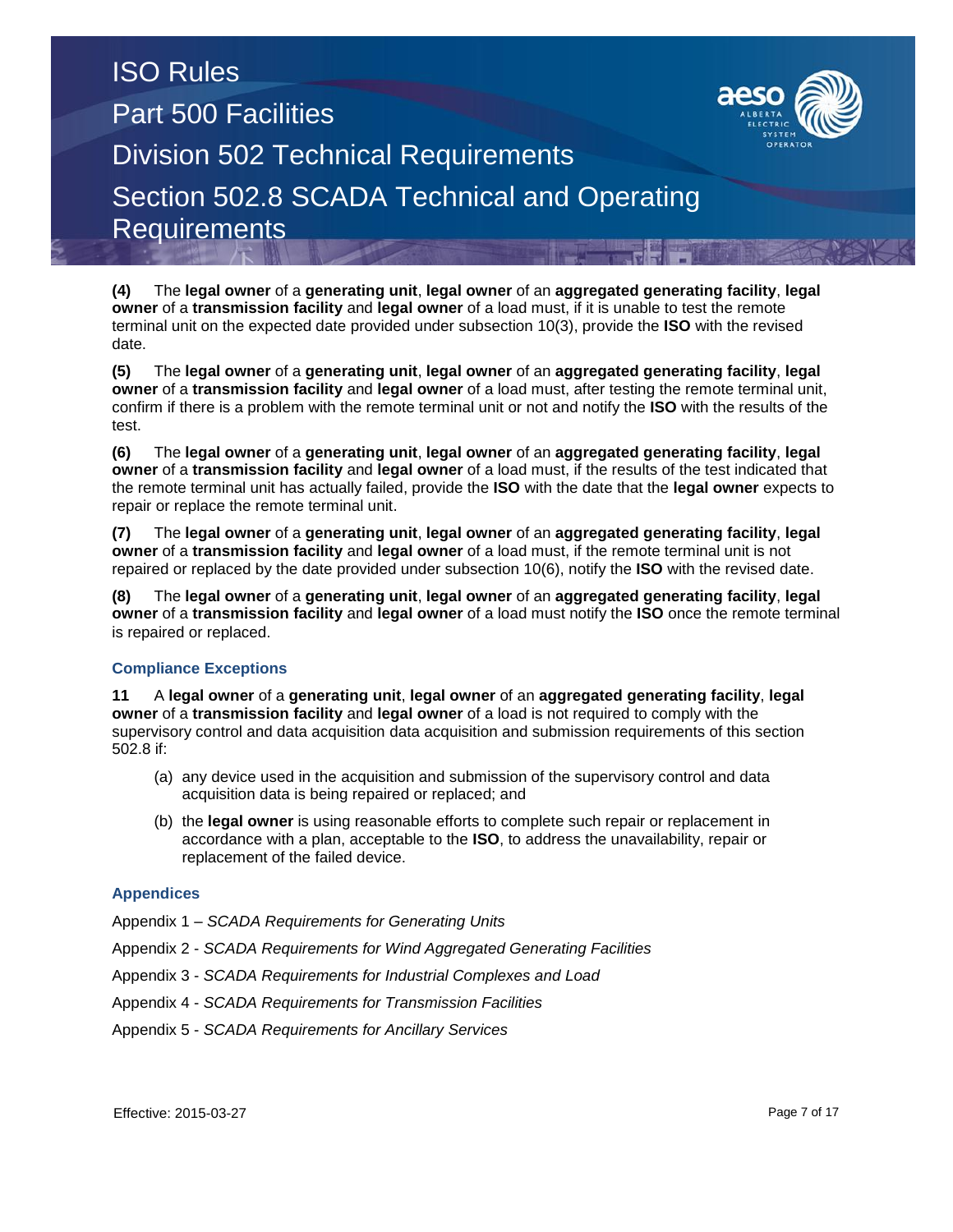

### **Revision History**

| Date       | Description                                                                                                                                                                                                                                                                                                                                                 |
|------------|-------------------------------------------------------------------------------------------------------------------------------------------------------------------------------------------------------------------------------------------------------------------------------------------------------------------------------------------------------------|
| 2013-02-28 | Initial Release                                                                                                                                                                                                                                                                                                                                             |
| 2014-12-23 | Appendix 1 amended by combining the two lines concerning generating unit<br>automatic voltage regulation into one line. Appendix 5 amended reflect that the<br>regulating reserve set point signal is sent by ISO every 4 seconds, not every 2<br>seconds. Appendix 5 amended to include the measurement point for load when<br>providing spinning reserve. |
| 2015-03-27 | Replaced "effective date" with the initial release date in sections 2 and 3; and<br>replaced the word "Effective" in the Revision History to "Date".                                                                                                                                                                                                        |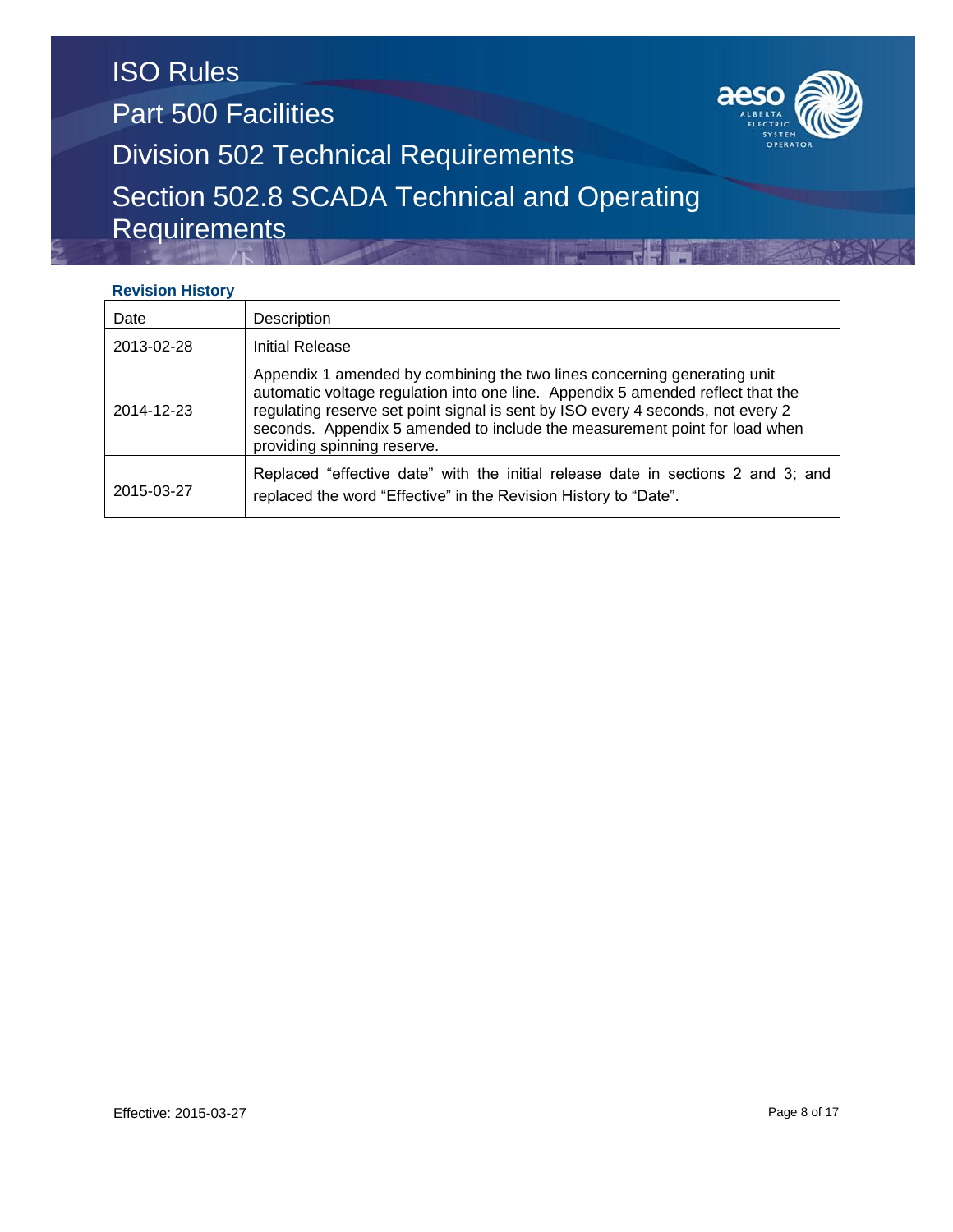Part 500 Facilities

Division 502 Technical Requirements

Section 502.8 SCADA Technical and Operating Requirements

#### **Facility/ Service Description Signal Type Point Description Parameter Latency and Availability Requirements Based on Maximum Authorized Real Power Accuracy Level Resolution Maximum authorized real power less than 50 MW Latency Availability (%) Latency Availability (%) Latency Availability (%)** For each power plant Status Communications failure alarm from remote terminal unit acting as a data concentrator for one or more generating Unity communications failure alarm from remote terminal unit acting as a data concentrator for one or more generating  $0 = \text{Normal} \left( 1 = \text{Adam} \right)$ <br>units to a transmission facility control centre (if applicable) N/A 30 seconds 98.0% mean time to repair is 48 hours Communications failure indication between an intelligent electronic device and any remote terminal unit acting as a data concentrator 0 = Normal 1= Alarm For each generating unit directly connected to the transmission system Analog Gross real power as measured at the stator winding terminal MW +/- 2% of full scale 0.5% of the point being monitored 30 seconds 98.0% mean time to repair is 48 hours Gross reactive power as measured at the stator winding terminal MVAR Generating unit voltage at the generator stator winding terminal or equivalent bus voltage kV kV Unit frequency as measured at the stator winding terminal or equivalent bus frequency Hertz +/- 0.012<br>Hertz Hz 0.001 Hz Net real power as measured on the high side terminal of the transmission system step up transformer MW +/- 2% of full scale 0.5% of the point being .<br>monitored Net real power of summated generation of a facility with multiple generating units offering as a single market participant MW Net reactive power as measured on the high side terminal of the transmission system step up transformer MVAR Net reactive power of summated generation of a facility with multiple generating units offering as a single market participant MVAR Unit service load measured on the high side of the unit service transformer if the capacity is greater than 0.5 MW Unit service load measured on the high side of the unit service transformer if the capacity is greater than 0.5 MW MVAR Station service load real power if the capacity is greater than 0.5 MW, or if the station service load is for multiple units then the combined load for those units, measured on the high side of the station service transformer MW Station service load reactive power if the capacity is greater than 0.5 MW, or if the station service load is for multiple units then the combined load for those units, measured on the high side of the station service transformer MVAR Excitation system real power if the capacity is greater than 0.5 MW, measured on the high side of the excitation<br>system transformer Excitation system reactive power if the capacity is greater than 0.5 MW, measured on the high side of the excitation system transformer MVAR Voltage at the point of connection to the transmission system **ky** and the transmission system **ky**  $kV$ Automatic voltage regulation setpoint **and the contract of the contract of the contract of the contract of the contract of the contract of the contract of the contract of the contract of the contract of the contract of the**

Effective: 2015-03-27 Page 9 of 17



### **Appendix 1 – SCADA Requirements for Generating Units**

|            | vility Requirements Based on Maximum Authorized Real Power                              |                                                |                                            |
|------------|-----------------------------------------------------------------------------------------|------------------------------------------------|--------------------------------------------|
|            | Maximum authorized real power equal to or<br>greater than 50 MW<br>and less than 300 MW | Maximum authorized real<br>greater than 300 MW | power equal to or                          |
| Latency    | Availability (%)                                                                        | Latency                                        | Availability (%)                           |
| 15 seconds | 98.0%<br>mean time to repair is<br>48 hours                                             | 4 seconds                                      | 99.8%<br>mean time to repair<br>is 4 hours |
| 15 seconds | 98.0%<br>mean time repair is to<br>48 hours                                             | 4 seconds                                      | 99.8%<br>mean time to repair<br>is 4 hours |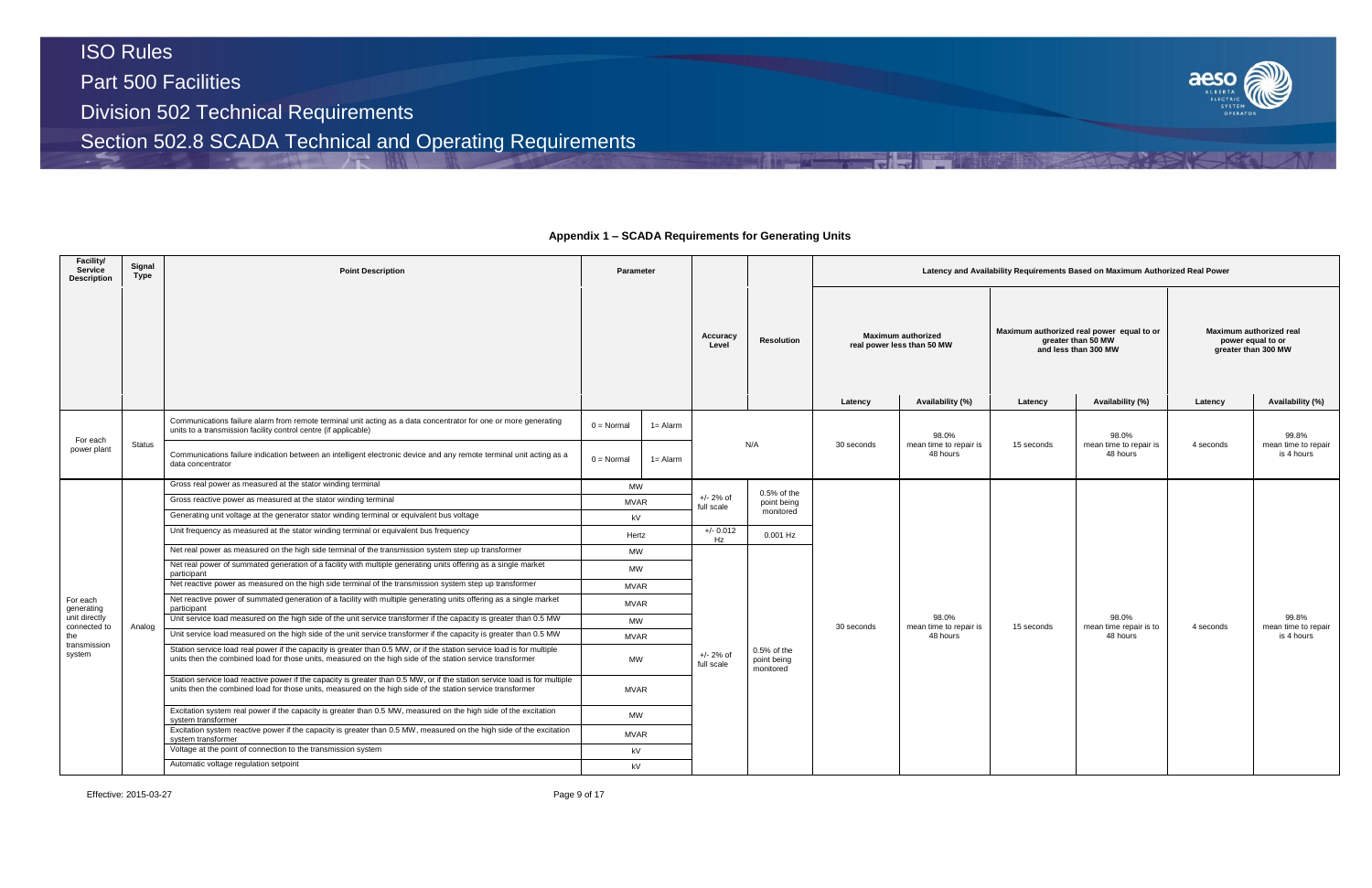Part 500 Facilities

Division 502 Technical Requirements

|                                                                                              |                                                                                 | Transmission system step-up transformer tap position if the step up transformer has a load tap changer                                                                                             |                     | Tap position                              | Integer<br>Value                      |                                           |                     |                                             |            |                                                                             |                              |                                            |
|----------------------------------------------------------------------------------------------|---------------------------------------------------------------------------------|----------------------------------------------------------------------------------------------------------------------------------------------------------------------------------------------------|---------------------|-------------------------------------------|---------------------------------------|-------------------------------------------|---------------------|---------------------------------------------|------------|-----------------------------------------------------------------------------|------------------------------|--------------------------------------------|
|                                                                                              |                                                                                 | Ambient temperature if the generating unit is a gas turbine generating unit (range of minus 50 degrees to plus 50<br>degrees Celsius)                                                              |                     | degrees Celsius                           | $+/- 2%$ of<br>1 degree<br>full scale |                                           |                     |                                             |            |                                                                             |                              |                                            |
|                                                                                              |                                                                                 | Breaker, circuit switchers, motor operated switches and other devices that can remotely or automatically control the<br>connection to the AIES; and does not include manually operated air breaks. | $0 =$ Open          | $1 = Closed$                              |                                       |                                           |                     |                                             |            |                                                                             |                              |                                            |
|                                                                                              |                                                                                 | Transmission system step up transformer voltage regulator if the transmission system step up transformer has a<br>load tap changer                                                                 | $0 =$ Manual        | $1 =$ Auto                                |                                       |                                           | 30 seconds          | 98.0%<br>mean time to repair is<br>48 hours | 15 seconds | 98.0%<br>mean time to repair is<br>48 hours                                 | 4 seconds                    | 99.8%<br>mean time to repair<br>is 4 hours |
|                                                                                              |                                                                                 | Generating unit power system stabilizer (PSS) status                                                                                                                                               | $0 = \text{Off}$    | $1 = On$                                  |                                       |                                           |                     |                                             |            |                                                                             |                              |                                            |
|                                                                                              | <b>Status</b>                                                                   | Generating unit automatic voltage regulation (AVR) in service and controlling voltage                                                                                                              | $0 = \text{Off}$    | $1 = On$                                  |                                       | N/A                                       |                     |                                             |            |                                                                             |                              |                                            |
|                                                                                              |                                                                                 | Remedial action scheme armed status, if applicable                                                                                                                                                 | $0 =$<br>Disarmed   | $1 =$ Armed                               |                                       |                                           |                     |                                             |            |                                                                             |                              |                                            |
|                                                                                              | Remedial action scheme operated status on communications failure, if applicable | $0 = \text{Normal}$                                                                                                                                                                                | $1 =$ Alarm         |                                           |                                       |                                           | availability is 98% | latency is 15 seconds                       |            | 4 seconds                                                                   | 99.8%<br>mean time to repair |                                            |
|                                                                                              | Remedial action scheme operated status on runback, if applicable                | $0 = \text{Normal}$                                                                                                                                                                                | $1 =$ Alarm         |                                           |                                       |                                           |                     | mean time to repair is 48 hours             |            |                                                                             | is 4 hours                   |                                            |
|                                                                                              |                                                                                 | Remedial action scheme operated status on trip, if applicable                                                                                                                                      | $0 = \text{Normal}$ | $1 =$ Alarm                               |                                       |                                           |                     |                                             |            |                                                                             |                              |                                            |
| For each<br>distribution<br>connected                                                        |                                                                                 | Gross real power as measured at the stator winding terminal                                                                                                                                        |                     | <b>MW</b>                                 |                                       |                                           |                     |                                             |            |                                                                             |                              |                                            |
| generating<br>unit, or<br>multiple                                                           | Analog                                                                          | Gross reactive power as measured at the stator winding terminal                                                                                                                                    |                     | $+/- 2\%$ of<br><b>MVAR</b><br>full scale |                                       | $0.5%$ of the<br>point being<br>monitored |                     |                                             |            |                                                                             |                              |                                            |
| aggregate<br>generating<br>units, where                                                      |                                                                                 | Generating unit voltage at the generator stator winding terminal or equivalent bus voltage                                                                                                         |                     | kV                                        |                                       |                                           |                     |                                             |            | Latency is 30 seconds; Availability is 98%; Mean time to repair is 48 hours |                              |                                            |
| the total<br>turbine<br>nameplate<br>rating is<br>greater than<br>or equal to 5<br><b>MW</b> | <b>Status</b>                                                                   | Breaker, circuit switchers, motor operated air brakes and other devices that can remotely control the connection to<br>the AIES; and does not include manually operated air breaks.                | $0 =$ Open          | $1 =$<br>Closed                           |                                       | N/A                                       |                     |                                             |            |                                                                             |                              |                                            |

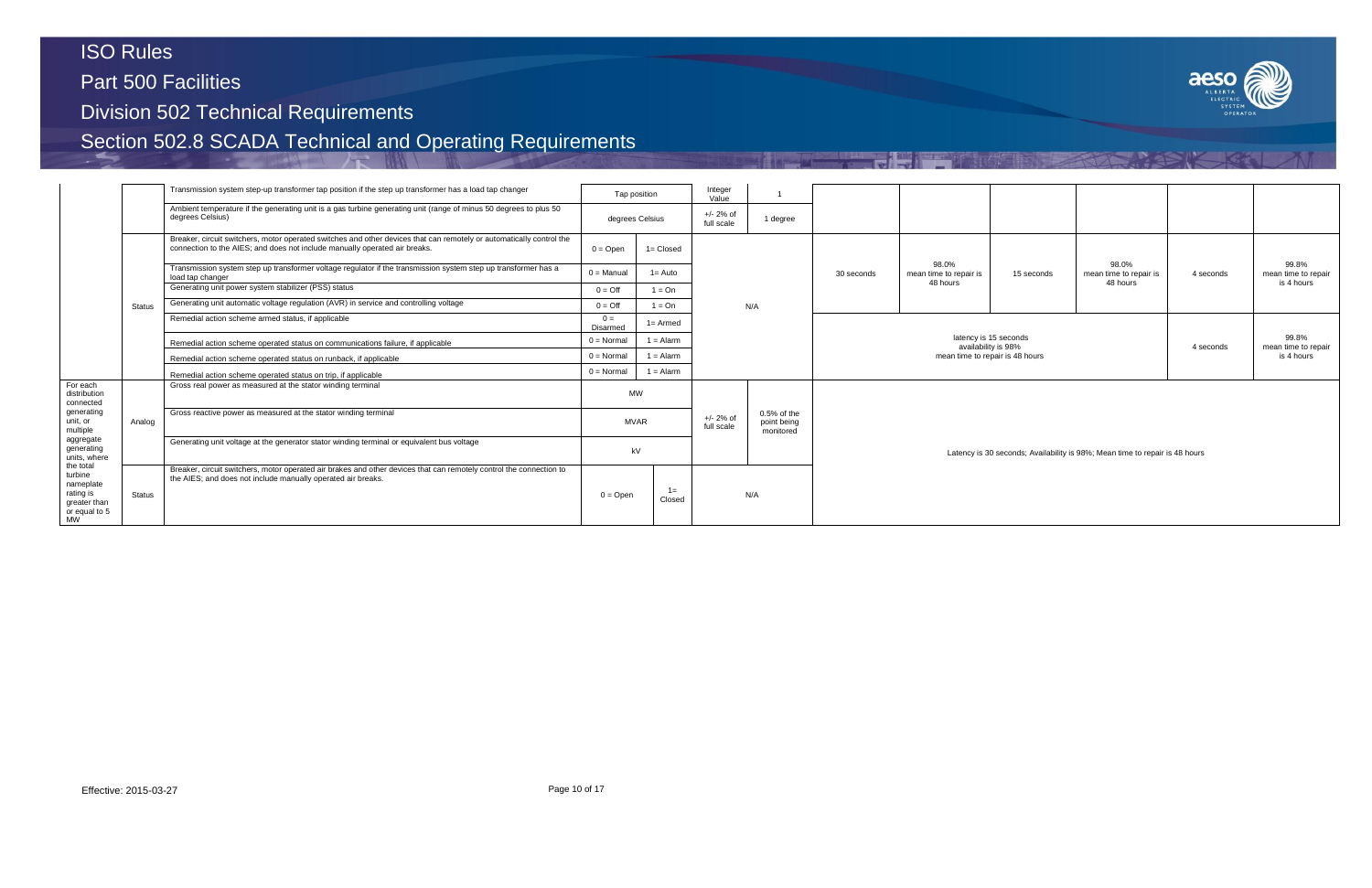### **Appendix 2 – SCADA Requirements for Wind Aggregated Generating Facilities**

| Facility /<br>Service<br><b>Description</b> | Signal<br>Type | <b>Point Description</b>                                                                                                                                                                                                                                                 | Parameter                                     |                                      |                              | Latency and Availability Requirements Based on Maximum Authorized Real Power |                                                         |                                                                                         |                                             |                                                                     |                              |  |
|---------------------------------------------|----------------|--------------------------------------------------------------------------------------------------------------------------------------------------------------------------------------------------------------------------------------------------------------------------|-----------------------------------------------|--------------------------------------|------------------------------|------------------------------------------------------------------------------|---------------------------------------------------------|-----------------------------------------------------------------------------------------|---------------------------------------------|---------------------------------------------------------------------|------------------------------|--|
|                                             |                |                                                                                                                                                                                                                                                                          |                                               | Accuracy<br>Level                    | <b>Resolution</b>            |                                                                              | <b>Maximum authorized</b><br>real power less than 50 MW | Maximum authorized real power equal to or<br>greater than 50 MW<br>and less than 300 MW |                                             | Maximum authorized real<br>power equal to or<br>greater than 300 MW |                              |  |
|                                             |                |                                                                                                                                                                                                                                                                          |                                               |                                      |                              | Latency                                                                      | Availability (%)                                        | Latency                                                                                 | Availability (%)                            | Latency                                                             | Availability (%)             |  |
|                                             |                | Real power of each collector system feeder                                                                                                                                                                                                                               | MW                                            |                                      |                              |                                                                              |                                                         |                                                                                         |                                             |                                                                     |                              |  |
|                                             |                | Reactive power of each collector system feeder                                                                                                                                                                                                                           | <b>MVAR</b>                                   |                                      |                              |                                                                              |                                                         |                                                                                         |                                             |                                                                     |                              |  |
|                                             |                | Voltage for each collector bus                                                                                                                                                                                                                                           | kV                                            | +/- 2% of full<br>scale              |                              |                                                                              |                                                         |                                                                                         |                                             |                                                                     |                              |  |
|                                             |                | Real power of station service over 0.5 MW                                                                                                                                                                                                                                | <b>MW</b>                                     |                                      | $0.5%$ of the<br>point being |                                                                              |                                                         |                                                                                         |                                             |                                                                     |                              |  |
|                                             |                | Reactive power of station service over 0.5 MW                                                                                                                                                                                                                            | <b>MVAR</b>                                   |                                      | monitored                    |                                                                              |                                                         |                                                                                         |                                             |                                                                     |                              |  |
|                                             |                | Reactive power of each reactive power resource (other than wind turbine generators)                                                                                                                                                                                      | <b>MVAR</b>                                   |                                      |                              |                                                                              |                                                         |                                                                                         |                                             | 4 seconds                                                           |                              |  |
|                                             |                | Real power at the low side of transmission system step up transformer                                                                                                                                                                                                    | <b>MW</b>                                     |                                      |                              |                                                                              |                                                         |                                                                                         |                                             |                                                                     |                              |  |
|                                             |                | Reactive power at the low side of transmission system step up transformer                                                                                                                                                                                                | <b>MVAR</b>                                   |                                      |                              |                                                                              |                                                         |                                                                                         |                                             |                                                                     |                              |  |
|                                             |                | Transmission system step-up transformer tap position if the step up transformer has a load tap changer                                                                                                                                                                   | Tap position                                  | Integer<br>Value                     | $\mathbf{1}$                 |                                                                              |                                                         |                                                                                         |                                             |                                                                     | 99.8%<br>mean time to repair |  |
|                                             |                | Net real power at the point of connection                                                                                                                                                                                                                                | MW                                            | +/- 2% of                            | $0.5%$ of the                |                                                                              |                                                         |                                                                                         |                                             |                                                                     |                              |  |
| For each wind                               |                | Net reactive power at the point of connection                                                                                                                                                                                                                            | <b>MVAR</b>                                   | full scale                           | point being<br>monitored     | 30 seconds                                                                   | 98.0%<br>mean time to repair is<br>48 hours             | 15 seconds                                                                              | 98.0%<br>mean time to repair is<br>48 hours |                                                                     |                              |  |
| aggregated<br>generating<br>facility        |                | Frequency at the point of connection                                                                                                                                                                                                                                     | Hertz                                         | $+/- 0.012$<br>Hz                    | 0.001 Hz                     |                                                                              |                                                         |                                                                                         |                                             |                                                                     | is 4 hours                   |  |
| connected to                                | Analog         | Voltage at the point of connection                                                                                                                                                                                                                                       | kV                                            | $+/- 2%$ of                          |                              |                                                                              |                                                         |                                                                                         |                                             |                                                                     |                              |  |
| the<br>transmission                         |                | Voltage regulation system set point                                                                                                                                                                                                                                      | kV                                            | full scale                           |                              |                                                                              |                                                         |                                                                                         |                                             |                                                                     |                              |  |
| system                                      |                | Potential real power capability, being the real power that would have been produced at the point of connection<br>without wind aggregated generating facilities curtailment and based on real time meteorological conditions at each<br>available wind turbine generator | <b>MW</b>                                     | $+/-10%$ of<br>full scale            | $0.5%$ of the                |                                                                              |                                                         |                                                                                         |                                             |                                                                     |                              |  |
|                                             |                | Real power limit used in the power limiting control system at the wind aggregated generating facilities                                                                                                                                                                  | <b>MW</b>                                     | $+/- 2%$ of<br>full scale            | point being<br>monitored     |                                                                              |                                                         |                                                                                         |                                             |                                                                     |                              |  |
|                                             |                | Wind speed at hub height as collected at the meterological tower                                                                                                                                                                                                         | Meters per second                             | $+/- 2%$ of<br>anemometer<br>maximum |                              |                                                                              |                                                         |                                                                                         |                                             |                                                                     |                              |  |
|                                             |                | Wind direction from the true north as collected at the meterological tower                                                                                                                                                                                               | Degrees                                       | +/- 5<br>degrees                     | 1 degree                     |                                                                              |                                                         |                                                                                         |                                             |                                                                     |                              |  |
|                                             |                | (FROM ISO) Facility wind limit                                                                                                                                                                                                                                           | MW                                            | N/A                                  | 0.1 MW                       |                                                                              |                                                         |                                                                                         | Signal sent by ISO                          |                                                                     |                              |  |
|                                             |                | (FROM ISO) Reason for facility wind limit                                                                                                                                                                                                                                | 1 = Transmission,<br>$2=$ Ramp, $3=$ No limit | N/A                                  |                              | Signal sent by ISO                                                           |                                                         |                                                                                         |                                             |                                                                     |                              |  |

Effective: 2015-03-27 Page 11 of 17

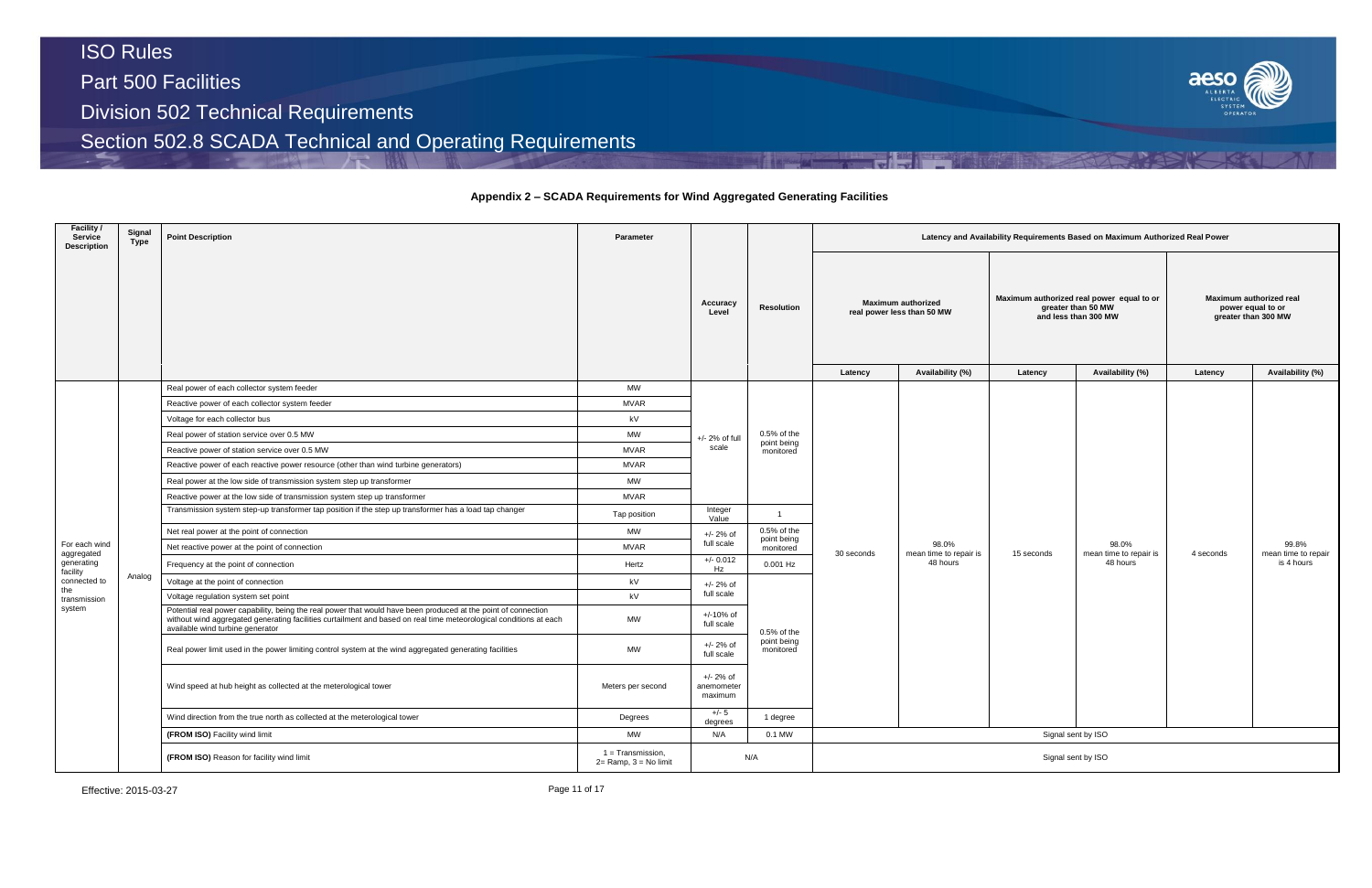Part 500 Facilities

Division 502 Technical Requirements



|                                                                                                                                         |                                                                                                                                                                                                                     | Communications failure alarm from remote terminal unit acting as a data concentrator for one or more generating<br>units to a transmission facility control centre (if applicable)                 | $0 = \text{Normal}$ | $1 =$ Alarm        |                           |                                           |          |                                 |  |
|-----------------------------------------------------------------------------------------------------------------------------------------|---------------------------------------------------------------------------------------------------------------------------------------------------------------------------------------------------------------------|----------------------------------------------------------------------------------------------------------------------------------------------------------------------------------------------------|---------------------|--------------------|---------------------------|-------------------------------------------|----------|---------------------------------|--|
|                                                                                                                                         |                                                                                                                                                                                                                     | Communications failure indication between an intelligent electronic device and any remote terminal unit acting as a<br>data concentrator                                                           | $0 = \text{Normal}$ | $1 =$ Alarm        |                           |                                           |          |                                 |  |
|                                                                                                                                         |                                                                                                                                                                                                                     | Each collector system feeder breaker                                                                                                                                                               | $0 = Open$          | $1 =$<br>Closed    |                           |                                           |          |                                 |  |
|                                                                                                                                         |                                                                                                                                                                                                                     | Each reactive resource feeder breaker                                                                                                                                                              | $0 =$ Open          | $1 =$<br>Closed    |                           |                                           |          |                                 |  |
|                                                                                                                                         |                                                                                                                                                                                                                     | Wind power limiting control system                                                                                                                                                                 | $0 = \text{Off}$    | $1 = On$           |                           |                                           |          |                                 |  |
|                                                                                                                                         | <b>Status</b>                                                                                                                                                                                                       | Voltage regulation system status                                                                                                                                                                   | $0 =$ Manual        | $1 =$<br>Automatic | N/A<br>30 seconds         |                                           |          | 98.0%<br>mean time to repair is |  |
|                                                                                                                                         |                                                                                                                                                                                                                     | Breaker, circuit switchers, motor operated switches and other devices that can remotely or automatically control the<br>connection to the AIES; and does not include manually operated air breaks. | $0 = Open$          | $1 =$<br>Closed    |                           |                                           | 48 hours |                                 |  |
|                                                                                                                                         |                                                                                                                                                                                                                     | Generating unit step up transformer voltage regulator if the transmission system step up transformer has a load tap<br>changer                                                                     |                     | $1 =$<br>Automatic |                           |                                           |          |                                 |  |
|                                                                                                                                         |                                                                                                                                                                                                                     | Remedial action scheme armed status, if applicable                                                                                                                                                 | $0 = Disarmed$      | $1 =$ Armed        |                           |                                           |          |                                 |  |
|                                                                                                                                         |                                                                                                                                                                                                                     | Remedial action scheme operated status on communications failure, if applicable                                                                                                                    | $0 = \text{Normal}$ | $1 =$ Alarm        |                           |                                           |          |                                 |  |
|                                                                                                                                         |                                                                                                                                                                                                                     | Remedial action scheme operated status on runback, if applicable                                                                                                                                   | $0 = \text{Normal}$ | $1 =$ Alarm        |                           |                                           |          |                                 |  |
|                                                                                                                                         |                                                                                                                                                                                                                     | Remedial action scheme operated status on trip, if applicable                                                                                                                                      |                     | $1 =$ Alarm        |                           |                                           |          |                                 |  |
| For each<br>distribution<br>connected                                                                                                   |                                                                                                                                                                                                                     | Gross real power as measured at the collector bus                                                                                                                                                  | <b>MW</b>           |                    |                           |                                           |          |                                 |  |
| generating<br>unit, or<br>multiple                                                                                                      | Analog                                                                                                                                                                                                              | Gross reactive power as measured at the collector bus                                                                                                                                              | <b>MVAR</b>         |                    | $+/- 2%$ of<br>full scale | $0.5%$ of the<br>point being<br>monitored |          |                                 |  |
| aggregate<br>generating<br>units, where<br>the total<br>turbine<br>nameplate<br>rating is<br>greater than<br>or equal to 5<br><b>MW</b> |                                                                                                                                                                                                                     | Generating unit voltage at the collector bus                                                                                                                                                       | kV                  |                    |                           |                                           |          |                                 |  |
|                                                                                                                                         | Breaker, circuit switchers, motor operated switches and other devices that can remotely or automatically control the<br>connection to the AIES; and does not include manually operated air breaks.<br><b>Status</b> |                                                                                                                                                                                                    | $0 = Open$          | $1 =$<br>Closed    |                           | N/A                                       |          |                                 |  |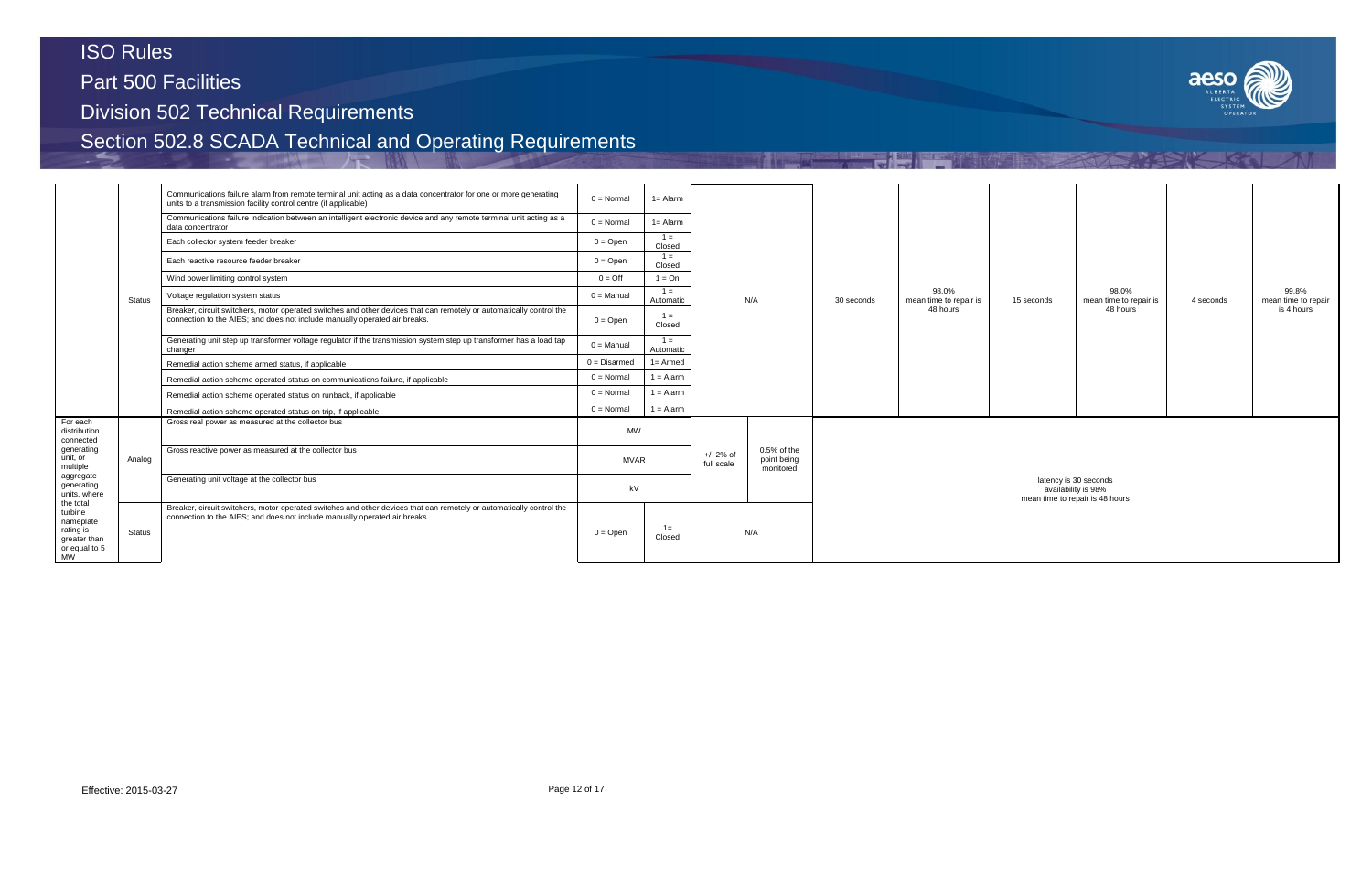### **Appendix 3 – SCADA Requirements for Industrial Complexes and Load**

| Facility /<br>Service<br>Description | Signal<br>Type | <b>Point Description</b>                                                                                                                                                                           | <b>Parameter</b>    |                 |                           |                              |                                                                          |                                    |                                                                                                                           | Latency and Availability Requirements Based on Maximum Authorized Real Power |                                                                                                    |                                   |
|--------------------------------------|----------------|----------------------------------------------------------------------------------------------------------------------------------------------------------------------------------------------------|---------------------|-----------------|---------------------------|------------------------------|--------------------------------------------------------------------------|------------------------------------|---------------------------------------------------------------------------------------------------------------------------|------------------------------------------------------------------------------|----------------------------------------------------------------------------------------------------|-----------------------------------|
|                                      |                |                                                                                                                                                                                                    |                     |                 |                           | <b>Resolution</b>            | <b>Maximum</b><br>authorized<br>real power less<br>than 50 MW<br>Latency | Availability (%)                   | <b>Maximum</b><br>authorized real<br>power equal to or<br>greater than 50 MW<br>and less than 300<br><b>MW</b><br>Latency | Availability (%)                                                             | <b>Maximum</b><br>authorized real<br>power equal to or<br>greater than 300<br><b>MW</b><br>Latency | Availability (%)                  |
| For each                             | <b>Status</b>  | Communications failure alarm from remote terminal unit acting as a data concentrator for one or more generating<br>units to a transmission facility control centre (if applicable)                 | $0 = \text{Normal}$ | $1 =$<br>Alarm  |                           | N/A                          | 30 seconds                                                               | 98.0%<br>mean time to repair is    | 15 seconds                                                                                                                | 98.0%<br>mean time to repair is                                              | 4 seconds                                                                                          | 99.8%<br>mean time to repair      |
| facility                             |                | Communications failure indication between an intelligent electronic device and any remote terminal unit acting as a<br>data concentrator                                                           | $0 = Normal$        | $1 =$<br>Alarm  |                           |                              |                                                                          | 48 hours                           |                                                                                                                           | 48 hours                                                                     |                                                                                                    | is 4 hours                        |
|                                      |                | Real power at the point of connection                                                                                                                                                              |                     | <b>MW</b>       |                           | $0.5%$ of the                |                                                                          |                                    |                                                                                                                           |                                                                              |                                                                                                    |                                   |
| For each load                        | Analog         | Reactive power at the point of connection                                                                                                                                                          | <b>MVAR</b>         |                 | $+/- 2%$ of full<br>scale | point being                  |                                                                          | 98.0%                              |                                                                                                                           | 98.0%                                                                        |                                                                                                    | 99.8%                             |
| facility or<br>industrial            |                | Voltage at the point of connection                                                                                                                                                                 | kV                  |                 |                           | monitored                    | 30 seconds                                                               | mean time to repair is<br>48 hours | 15 seconds                                                                                                                | mean time to repair is<br>48 hours                                           | 4 seconds                                                                                          | mean time to repair<br>is 4 hours |
| complex                              | <b>Status</b>  | Breaker, circuit switchers, motor operated switches and other devices that can remotely or automatically control the<br>connection to the AIES; and does not include manually operated air breaks. | $0 =$ Open          | $1 =$<br>Closed |                           | N/A                          |                                                                          |                                    |                                                                                                                           |                                                                              |                                                                                                    |                                   |
|                                      | Analog         | Total remedial action scheme load available                                                                                                                                                        | <b>MW</b>           |                 | $+/- 2%$ of full          | $0.5%$ of the<br>point being |                                                                          |                                    |                                                                                                                           |                                                                              |                                                                                                    |                                   |
| A market                             |                | Amount of load armed                                                                                                                                                                               | <b>MW</b>           |                 | scale                     | monitored                    |                                                                          |                                    |                                                                                                                           |                                                                              |                                                                                                    |                                   |
| participant with<br>a remedial       |                | Remedial action scheme circuit breaker, circuit switcher or other controllable isolating devices                                                                                                   | $0 =$ Open          | $1 =$<br>Closed |                           |                              |                                                                          | 99.8%                              |                                                                                                                           | 99.8%                                                                        |                                                                                                    | 99.8%                             |
| action scheme<br>on its load         |                | Arming status of the remedial action scheme                                                                                                                                                        | $0 = Disarmed$      | $1 =$<br>Armed  |                           |                              | 30 seconds                                                               | mean time to repair is<br>4 hours  | 15 seconds                                                                                                                | mean time to repair is<br>4 hours                                            | 4 seconds                                                                                          | mean time to repair<br>is 4 hours |
| facility or<br>industrial            | Status         | Remedial action scheme operated status on communications failure, if applicable                                                                                                                    | $0 = Normal$        | $1 =$<br>Alarm  |                           | N/A                          |                                                                          |                                    |                                                                                                                           |                                                                              |                                                                                                    |                                   |
| complex                              |                | Remedial action scheme operated status on runback, if applicable                                                                                                                                   | $0 = Normal$        | $1 =$<br>Alarm  |                           |                              |                                                                          |                                    |                                                                                                                           |                                                                              |                                                                                                    |                                   |
|                                      |                | Remedial action scheme operated status on trip, if applicable                                                                                                                                      | $0 = Normal$        | $1 =$<br>Alarm  |                           |                              |                                                                          |                                    |                                                                                                                           |                                                                              |                                                                                                    |                                   |

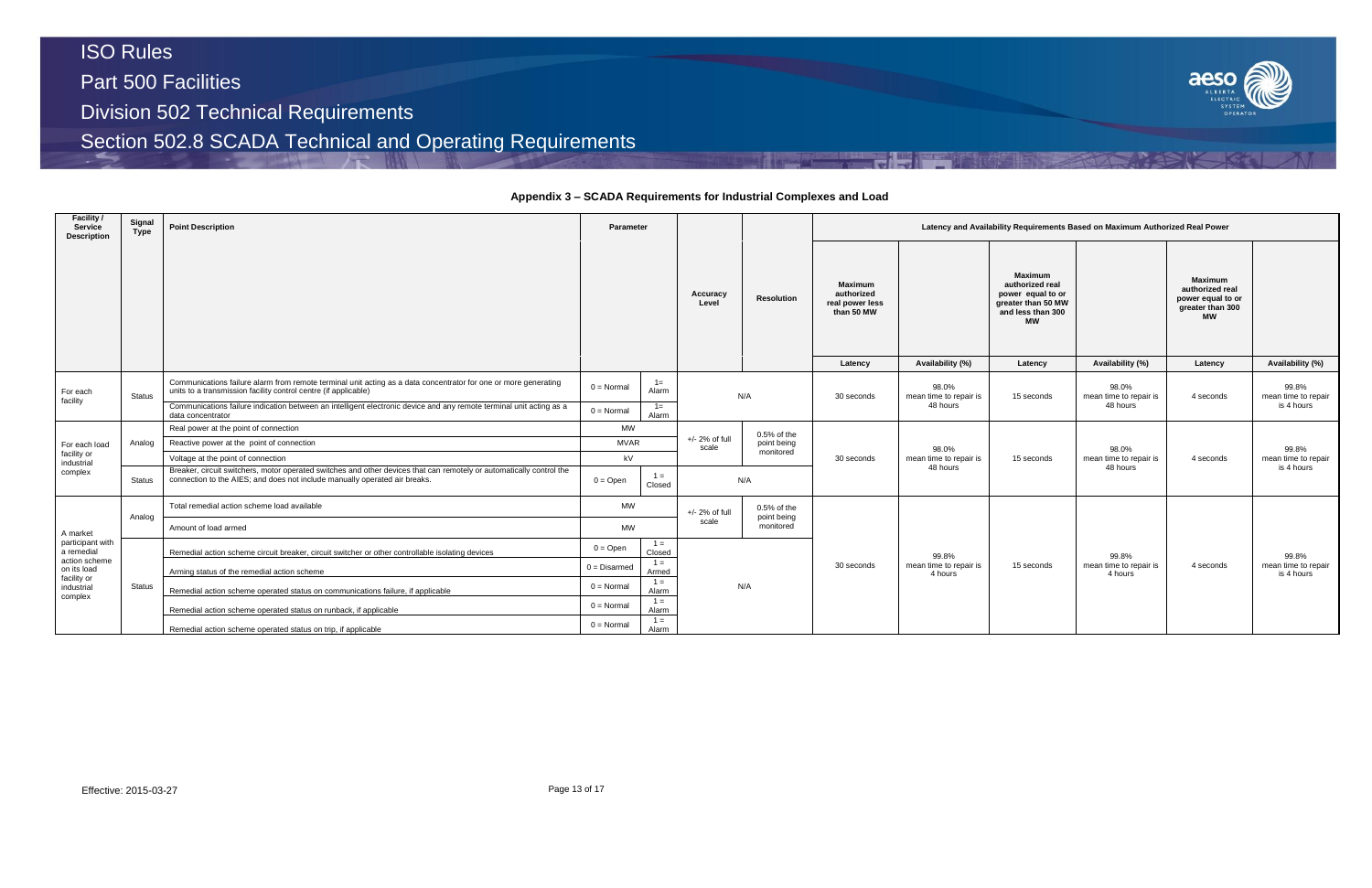Part 500 Facilities

Division 502 Technical Requirements

Section 502.8 SCADA Technical and Operating Requirements

### **Appendix 4 – SCADA Requirements for Transmission Facilities**



|                                                    |                |                                                                                                                                                                                    |                      |                    |                            |                                         |                                                                             | Latency and Availability Requirements Based on Transmission Voltage         |            |                                                         |  |  |
|----------------------------------------------------|----------------|------------------------------------------------------------------------------------------------------------------------------------------------------------------------------------|----------------------|--------------------|----------------------------|-----------------------------------------|-----------------------------------------------------------------------------|-----------------------------------------------------------------------------|------------|---------------------------------------------------------|--|--|
| Facility /<br><b>Service</b><br><b>Description</b> | Signal<br>Type | <b>Point Description</b>                                                                                                                                                           | <b>Parameter</b>     |                    | Accuracy<br>Level          | <b>Resolution</b>                       |                                                                             | Any one bus operated at 60 kV or above, but less than or<br>equal to 200 kV |            | Any one bus operated above 200 kV                       |  |  |
|                                                    |                |                                                                                                                                                                                    |                      |                    |                            |                                         | Latency                                                                     | Availability (%)                                                            | Latency    | Availability (%)                                        |  |  |
| For each                                           | <b>Status</b>  | Communications failure alarm from remote terminal unit acting as a data concentrator for one or more generating<br>units to a transmission facility control centre (if applicable) | $0 = Normal$         | $1 =$ Alarm        |                            | N/A                                     | 30 seconds                                                                  | 98.0%<br>mean time to repair is 48 hours                                    | 15 seconds | 98.0%<br>mean time to repair is 48 hours                |  |  |
| substation                                         |                | Communications failure indication between an intelligent electronic device and each remote terminal unit acting as a<br>data concentrator                                          | $0 = \text{Normal}$  | $1 =$ Alarm        |                            |                                         |                                                                             |                                                                             |            |                                                         |  |  |
|                                                    | Analog         | Bus voltage line-to-line. Ring or split busses require a minimum of two voltage sources                                                                                            | kV                   |                    | $+/- 2%$ of full<br>scale  | 0.5% of the<br>point being<br>monitored |                                                                             | 98.0%                                                                       |            | 98.0%                                                   |  |  |
| <b>Bus</b>                                         | <b>Status</b>  | Breakers, circuit switchers, motor operated switches, or other remotely or automatically controllable isolating device<br>status                                                   | $0 = Open$           | $1 =$<br>Closed    |                            | N/A                                     | 30 seconds                                                                  | mean time to repair is 48 hours                                             | 15 seconds | mean time to repair is 48 hours                         |  |  |
|                                                    |                | Real power as measured on the high side terminal of the transformer                                                                                                                | <b>MW</b>            |                    |                            |                                         |                                                                             |                                                                             |            |                                                         |  |  |
| Transformer                                        | Analog         | Reactive power as measured on the high side terminal of the transformer                                                                                                            | <b>MVAR</b>          |                    | $+/- 2%$ of full<br>scale  | 0.5% of the<br>point being<br>monitored |                                                                             |                                                                             |            |                                                         |  |  |
| winding<br>greater than                            |                | Transformer voltage regulation setpoint if the transformer has a load tap changer                                                                                                  | kV                   |                    |                            |                                         | 30 seconds                                                                  | 98.0%<br>mean time to repair is 48 hours                                    | 15 seconds | 98.0%<br>mean time to repair is 48 hours                |  |  |
| 60 kV                                              |                | Transformer tap position if the step up transformer has a load tap changer                                                                                                         | Tap position         |                    | Integer Value              | $\overline{1}$                          |                                                                             |                                                                             |            |                                                         |  |  |
|                                                    | Status         | Load tap changer                                                                                                                                                                   | $0 =$ Manual         | $1 =$<br>Automatic |                            | N/A                                     |                                                                             |                                                                             |            |                                                         |  |  |
|                                                    |                | Reactive power of switchable reactive power resource - capacitor bank (positive polarity) or reactor (negative polarity)                                                           | <b>MVAR</b>          |                    |                            | $0.5%$ of the                           |                                                                             | latency is 30 seconds; availability is 98%; mean time to repair is 48 hours |            |                                                         |  |  |
|                                                    | Analog         | Reactive power of dynamic reactive power resource - SVC, synchronous condenser, or other similar device                                                                            |                      |                    | $+/- 2\%$ of full<br>scale | point being                             | latency is 15 seconds; availability is 98%; mean time to repair is 48 hours |                                                                             |            |                                                         |  |  |
| Reactive                                           |                | Voltage setpoint of dynamic reactive power resource - SVC, synchronous condenser, or other similar device                                                                          | kV                   |                    |                            | monitored                               |                                                                             | latency is 15 seconds; availability is 98%; mean time to repair is 48 hours |            |                                                         |  |  |
| Resources                                          |                | Reactive power resource control device - capacitor bank or reactor                                                                                                                 | $0 = \text{Off}$     | $1 = On$           |                            |                                         |                                                                             | latency is 30 seconds; availability is 98%; mean time to repair is 48 hours |            |                                                         |  |  |
|                                                    | <b>Status</b>  | Reactive power resource control device - SVC, synchronous condenser, or other similar device                                                                                       | $0 = \text{Off}$     | $1 = On$           |                            | N/A                                     |                                                                             | latency is 15 seconds; availability is 98%; mean time to repair is 48 hours |            |                                                         |  |  |
|                                                    |                | Automatic voltage regulation status for dynamic reactive power resource - SVC, synchronous condenser, or other<br>similar device                                                   | $0 = \text{Off}$     | $1 = On$           |                            |                                         |                                                                             | latency is 15 seconds; availability is 98%; mean time to repair is 48 hours |            |                                                         |  |  |
|                                                    |                | Remedial action scheme circuit breaker, circuit switcher or other controllable isolating devices                                                                                   | $0 = Open$           | $1 =$<br>Closed    |                            |                                         |                                                                             |                                                                             |            |                                                         |  |  |
|                                                    |                | Remedial action scheme armed status, if applicable                                                                                                                                 | $0 =$<br>Disarmed    | $1 =$ Armed        |                            |                                         |                                                                             |                                                                             |            |                                                         |  |  |
| Remedial                                           |                | Remedial action scheme operated status on communications failure, if applicable                                                                                                    | $0 = \text{Normal}$  | $1 =$ Alarm        |                            |                                         |                                                                             | 99.8%                                                                       |            | latency is 15 seconds                                   |  |  |
| Action<br>Scheme                                   | <b>Status</b>  | Remedial action scheme operated on equipment overload, if applicable                                                                                                               | $0 = Normal$         | $1 =$ Alarm        |                            | N/A                                     | 30 Seconds                                                                  | mean time to repair is 4 hours                                              |            | availability is 99.8%<br>mean time to repair is 4 hours |  |  |
|                                                    |                |                                                                                                                                                                                    |                      |                    |                            |                                         |                                                                             |                                                                             |            |                                                         |  |  |
|                                                    |                | Remedial action scheme operated status on trip, if applicable                                                                                                                      | $0 = Normal$         | $1 =$ Alarm        |                            |                                         |                                                                             |                                                                             |            |                                                         |  |  |
| Transmission                                       |                | Real power                                                                                                                                                                         | <b>MW</b>            |                    | $+/- 2%$ of full           | $0.5%$ of the                           |                                                                             | 98%                                                                         |            | N/A                                                     |  |  |
| line where<br>the nominal                          | Analog         | Reactive power                                                                                                                                                                     | scale<br><b>MVAR</b> |                    | point being<br>monitored   | 30 seconds                              | mean time to repair is 48 hours                                             |                                                                             |            |                                                         |  |  |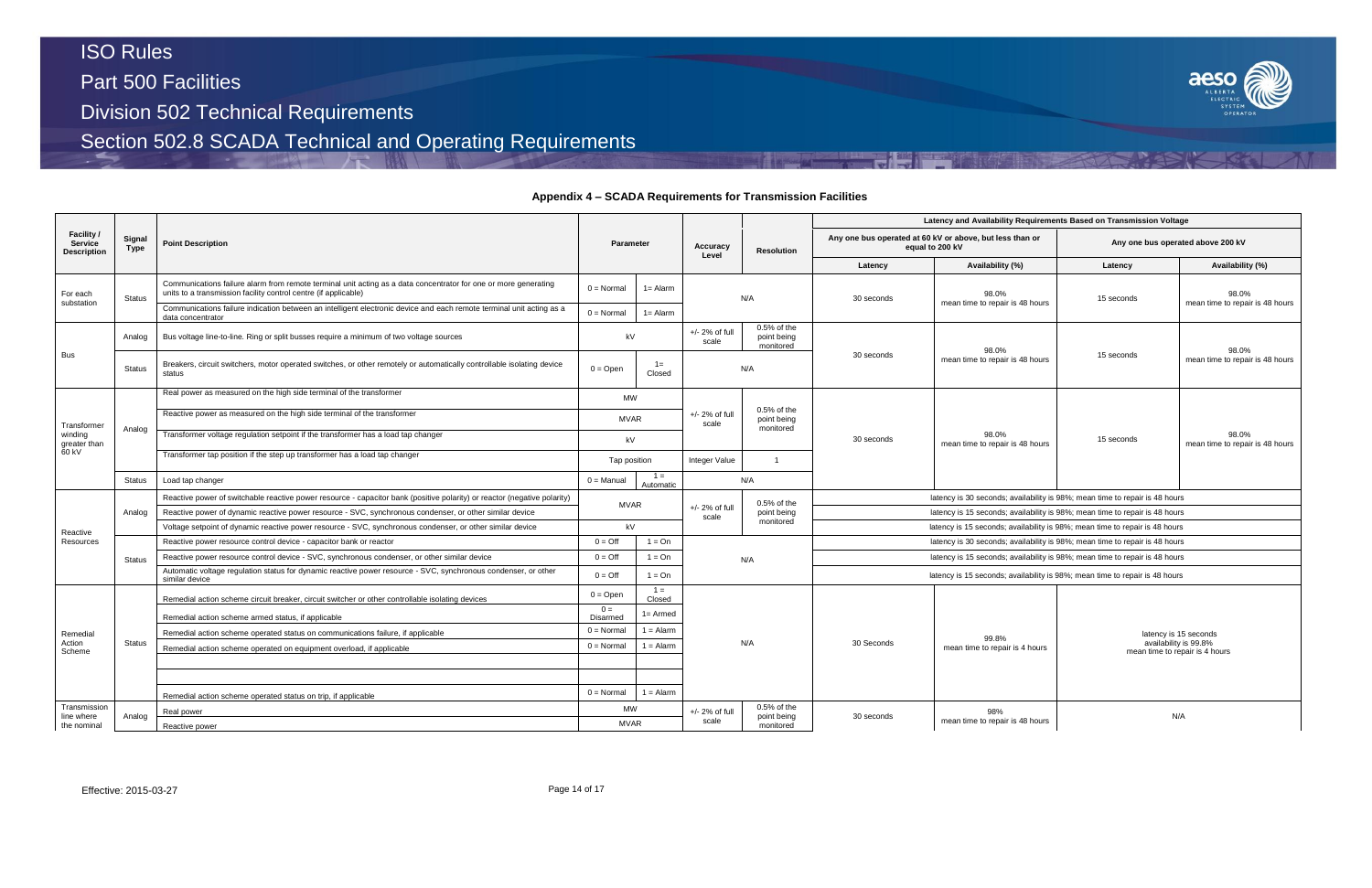Part 500 Facilities

Division 502 Technical Requirements

| voltage is<br>greater than<br>or equal to<br>60 kV and<br>less than 200<br>kV | Status        | Breakers, circuit switchers, motor operated switches, or other remotely or automatically controllable isolating device<br>status | $0 =$ Open | $1 =$<br>Closed |                  | N/A           |     |
|-------------------------------------------------------------------------------|---------------|----------------------------------------------------------------------------------------------------------------------------------|------------|-----------------|------------------|---------------|-----|
| Transmission                                                                  |               | Real power                                                                                                                       | <b>MW</b>  |                 | $+/- 2%$ of full | $0.5%$ of the |     |
| line where                                                                    | Analog        | Reactive power<br>Line side voltage                                                                                              |            | <b>MVAR</b>     |                  | point being   |     |
| the nominal<br>voltage is                                                     |               |                                                                                                                                  |            | kV              |                  | monitored     | N/A |
| equal to or<br>greater than<br>200 kV                                         | <b>Status</b> | Breakers, circuit switchers, motor operated switches, or other remotely or automatically controllable isolating device<br>status | $0 = Open$ | $1 =$<br>Closed |                  | N/A           |     |

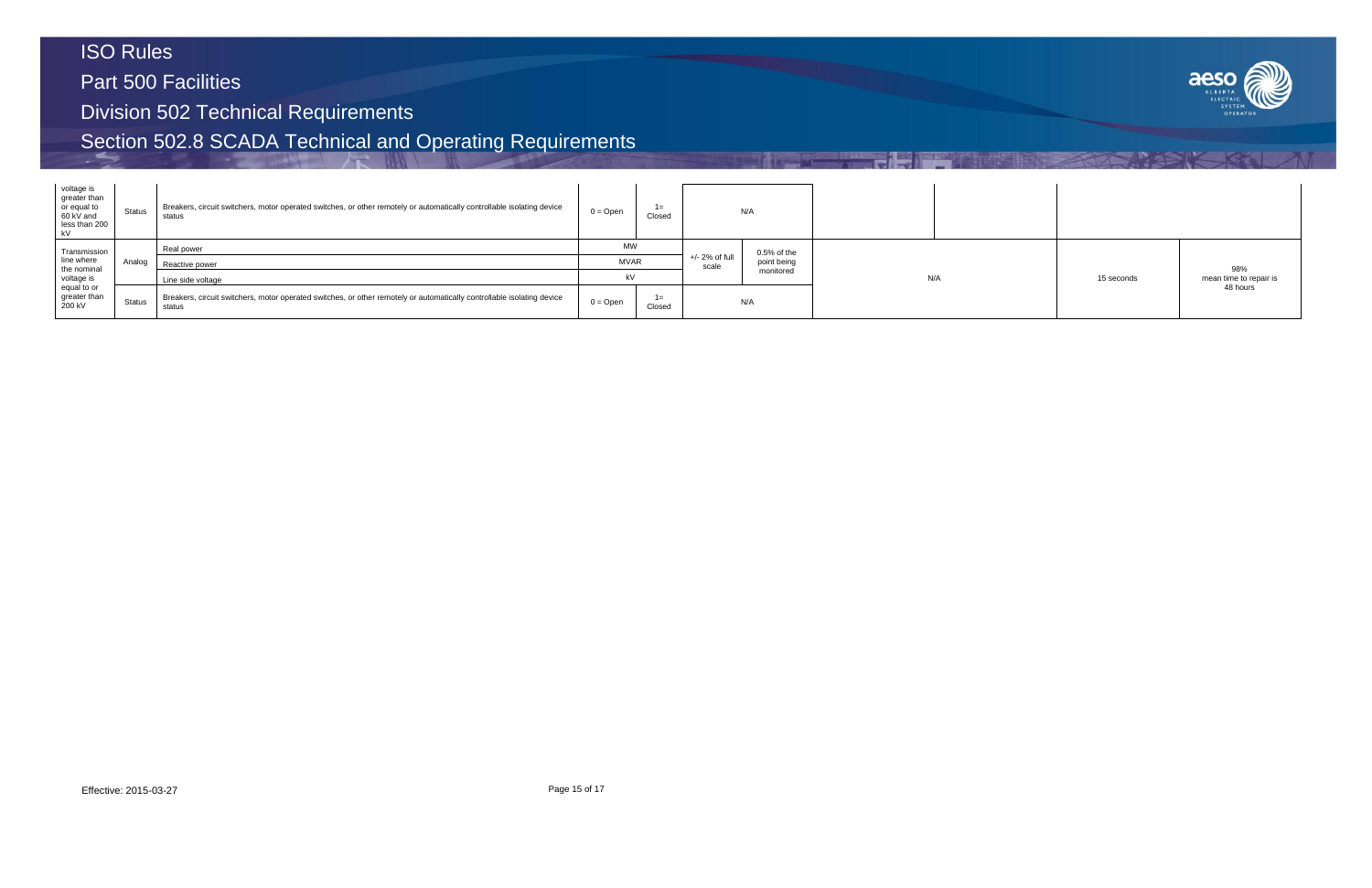### **Appendix 5 – SCADA Requirements for Ancillary Services**

| Latency and Availability Requirements Based on Maximum Authorized Real Power |                                                         |                                                                                 |                                                                                         |                                                                     |                                            |  |  |  |  |  |
|------------------------------------------------------------------------------|---------------------------------------------------------|---------------------------------------------------------------------------------|-----------------------------------------------------------------------------------------|---------------------------------------------------------------------|--------------------------------------------|--|--|--|--|--|
|                                                                              | <b>Maximum authorized</b><br>real power less than 50 MW |                                                                                 | Maximum authorized real power equal to or<br>greater than 50 MW<br>and less than 300 MW | Maximum authorized real<br>power equal to or<br>greater than 300 MW |                                            |  |  |  |  |  |
| Latency                                                                      | Availability (%)                                        | Latency                                                                         | Availability (%)                                                                        | Latency                                                             | Availability (%)                           |  |  |  |  |  |
| ) seconds                                                                    | 98.0%<br>mean time to repair is<br>48 hours             | 15 seconds                                                                      | 98.0%<br>mean time to repair is<br>48 hours                                             | 4 seconds                                                           | 99.8%<br>mean time to repair<br>is 4 hours |  |  |  |  |  |
|                                                                              |                                                         | latency is 2 seconds<br>availability is 99.8%<br>mean time to repair is 4 hours |                                                                                         |                                                                     |                                            |  |  |  |  |  |
|                                                                              |                                                         | availability is 99.8%<br>mean time to repair is 4 hours                         | latency is 10 seconds                                                                   |                                                                     |                                            |  |  |  |  |  |
|                                                                              |                                                         | Signal sent by ISO every 4 seconds                                              |                                                                                         |                                                                     |                                            |  |  |  |  |  |
|                                                                              |                                                         | latency is 2 seconds<br>availability is 99.8%<br>mean time to repair is 4 hours |                                                                                         |                                                                     |                                            |  |  |  |  |  |
|                                                                              |                                                         |                                                                                 | Signal sent by AESO when regulating reserves are in effect (on or off)                  |                                                                     |                                            |  |  |  |  |  |
|                                                                              |                                                         | availability is 99.8%,<br>mean time to repair is 4 hours                        | latency is 10 seconds                                                                   |                                                                     |                                            |  |  |  |  |  |
| ) seconds                                                                    | 98.0%<br>mean time to repair is<br>48 hours             | 15 seconds                                                                      | 98.0%<br>mean time to repair is<br>48 hours                                             | 4 seconds                                                           | 99.8%<br>mean time to repair<br>is 4 hours |  |  |  |  |  |
| ) seconds                                                                    | 98.0%                                                   | 15 seconds                                                                      | 98.0%                                                                                   |                                                                     | N/A                                        |  |  |  |  |  |

| Facility /<br><b>Service</b><br><b>Description</b> | Signal<br><b>Type</b> | <b>Point Description</b>                                                                                                                                                                          | Parameter                |                                        |                           |                                      | Latency and Availability Requirements Based on Maximum Authorized Real Power    |                                                 |                                               |                                                                                  |           |                   |  |                                                         |  |                                                                                         |                                           |  |
|----------------------------------------------------|-----------------------|---------------------------------------------------------------------------------------------------------------------------------------------------------------------------------------------------|--------------------------|----------------------------------------|---------------------------|--------------------------------------|---------------------------------------------------------------------------------|-------------------------------------------------|-----------------------------------------------|----------------------------------------------------------------------------------|-----------|-------------------|--|---------------------------------------------------------|--|-----------------------------------------------------------------------------------------|-------------------------------------------|--|
|                                                    |                       |                                                                                                                                                                                                   |                          |                                        |                           | Accuracy                             |                                                                                 |                                                 |                                               |                                                                                  |           | <b>Resolution</b> |  | <b>Maximum authorized</b><br>real power less than 50 MW |  | Maximum authorized real power equal to or<br>greater than 50 MW<br>and less than 300 MW | Maximum auth<br>power equ<br>greater than |  |
| For each                                           |                       |                                                                                                                                                                                                   |                          |                                        |                           |                                      | Latency                                                                         | Availability (%)                                | Latency                                       | Availability (%)                                                                 | Latency   |                   |  |                                                         |  |                                                                                         |                                           |  |
| resource<br>providing<br>black start<br>services   | Analog                | Bus frequency in hertz with a range of at least 57 to 63Hz                                                                                                                                        |                          | Hertz                                  |                           | 0.001 Hz                             | 30 seconds                                                                      | 98.0%<br>mean time to repair is<br>48 hours     | 15 seconds                                    | 98.0%<br>mean time to repair is<br>48 hours                                      | 4 seconds |                   |  |                                                         |  |                                                                                         |                                           |  |
|                                                    |                       | Gross real power as measured at the stator winding terminal                                                                                                                                       |                          | MW<br><b>MW</b><br>MW<br>0.25% of full |                           |                                      |                                                                                 |                                                 |                                               |                                                                                  |           |                   |  |                                                         |  |                                                                                         |                                           |  |
|                                                    |                       | Net real power as measured on the high side terminal of the step up transformer                                                                                                                   |                          |                                        |                           |                                      |                                                                                 |                                                 | latency is 2 seconds<br>availability is 99.8% |                                                                                  |           |                   |  |                                                         |  |                                                                                         |                                           |  |
|                                                    |                       | Gross real power set point from the regulating reserve resource control system                                                                                                                    |                          |                                        |                           | 0.25% of the point                   |                                                                                 |                                                 |                                               | mean time to repair is 4 hours                                                   |           |                   |  |                                                         |  |                                                                                         |                                           |  |
|                                                    | Analog                | High limit of the regulation range                                                                                                                                                                | <b>MW</b>                |                                        | scale                     | being monitored                      |                                                                                 |                                                 |                                               |                                                                                  |           |                   |  |                                                         |  |                                                                                         |                                           |  |
| For each<br>resource                               |                       | Low limit of the regulation range                                                                                                                                                                 | <b>MW</b>                |                                        |                           |                                      |                                                                                 |                                                 |                                               | latency is 10 seconds<br>availability is 99.8%<br>mean time to repair is 4 hours |           |                   |  |                                                         |  |                                                                                         |                                           |  |
| providing<br>regulating<br>reserves                |                       | (FROM ISO) Set point. Note if multiple resources are used to provide the full resource commitment, the AESO will<br>send a totalized expected MW output signal.                                   | <b>MW</b>                |                                        | N/A                       | 0.1 MW                               | Signal sent by ISO every 4 seconds                                              |                                                 |                                               |                                                                                  |           |                   |  |                                                         |  |                                                                                         |                                           |  |
|                                                    |                       | Regulating reserve resource circuit breaker status (required for all circuit breakers composing the resource)                                                                                     | $0 = Open$               | $1 =$<br>Closed                        |                           |                                      |                                                                                 |                                                 |                                               |                                                                                  |           |                   |  |                                                         |  |                                                                                         |                                           |  |
|                                                    | Status                | Regulating reserve resource control status                                                                                                                                                        | $0 =$<br><b>Disabled</b> | $1 =$<br>Enabled                       |                           | N/A                                  | latency is 2 seconds<br>availability is 99.8%<br>mean time to repair is 4 hours |                                                 |                                               |                                                                                  |           |                   |  |                                                         |  |                                                                                         |                                           |  |
|                                                    |                       | (FROM ISO) ISO has control of the regulating reserve resource                                                                                                                                     | $0 =$<br>Disarmed        | $1 =$<br>Armed                         |                           | N/A                                  |                                                                                 |                                                 |                                               | Signal sent by AESO when regulating reserves are in effect (on or off)           |           |                   |  |                                                         |  |                                                                                         |                                           |  |
| For each<br>resource<br>providing                  | Analog                | Gross real power as measured at:<br>For generating pool assets, the stator winding terminal or<br>a)<br>b) For load pool assets the closest circuit breaker or disconnection device to each load. | <b>MW</b>                |                                        | $+/- 2%$ of<br>full scale | 0.5% of the point<br>being monitored |                                                                                 | latency is 10 seconds<br>availability is 99.8%, |                                               |                                                                                  |           |                   |  |                                                         |  |                                                                                         |                                           |  |
| spinning<br>reserves                               | <b>Status</b>         | Spinning reserve resource circuit breaker status (required for all circuit breakers composing the resource)                                                                                       | $0 = Open$               | $1 =$<br>Closed                        |                           | N/A                                  |                                                                                 |                                                 |                                               | mean time to repair is 4 hours                                                   |           |                   |  |                                                         |  |                                                                                         |                                           |  |
| For each<br>resource<br>providing<br>supplemental  | Analog                | Gross real power                                                                                                                                                                                  | <b>MW</b>                |                                        | $+/- 2%$ of<br>full scale | 0.5% of the point<br>being monitored | 30 seconds                                                                      | 98.0%<br>mean time to repair is                 | 15 seconds                                    | 98.0%<br>mean time to repair is                                                  | 4 seconds |                   |  |                                                         |  |                                                                                         |                                           |  |
| reserves<br>either load or<br>generation           | <b>Status</b>         | Supplemental reserve resource circuit breaker status (required for all circuit breakers composing the resource)                                                                                   | $0 = Open$               | $1 =$<br>Closed                        |                           | N/A                                  |                                                                                 | 48 hours                                        |                                               | 48 hours                                                                         |           |                   |  |                                                         |  |                                                                                         |                                           |  |
| For each                                           | Analog                | Actual Volume, being the real power consumed at the point of connection                                                                                                                           |                          | <b>MW</b>                              |                           | 0.5% of the point                    | 30 seconds                                                                      | 98.0%                                           | 15 seconds                                    | 98.0%                                                                            |           | N/A               |  |                                                         |  |                                                                                         |                                           |  |